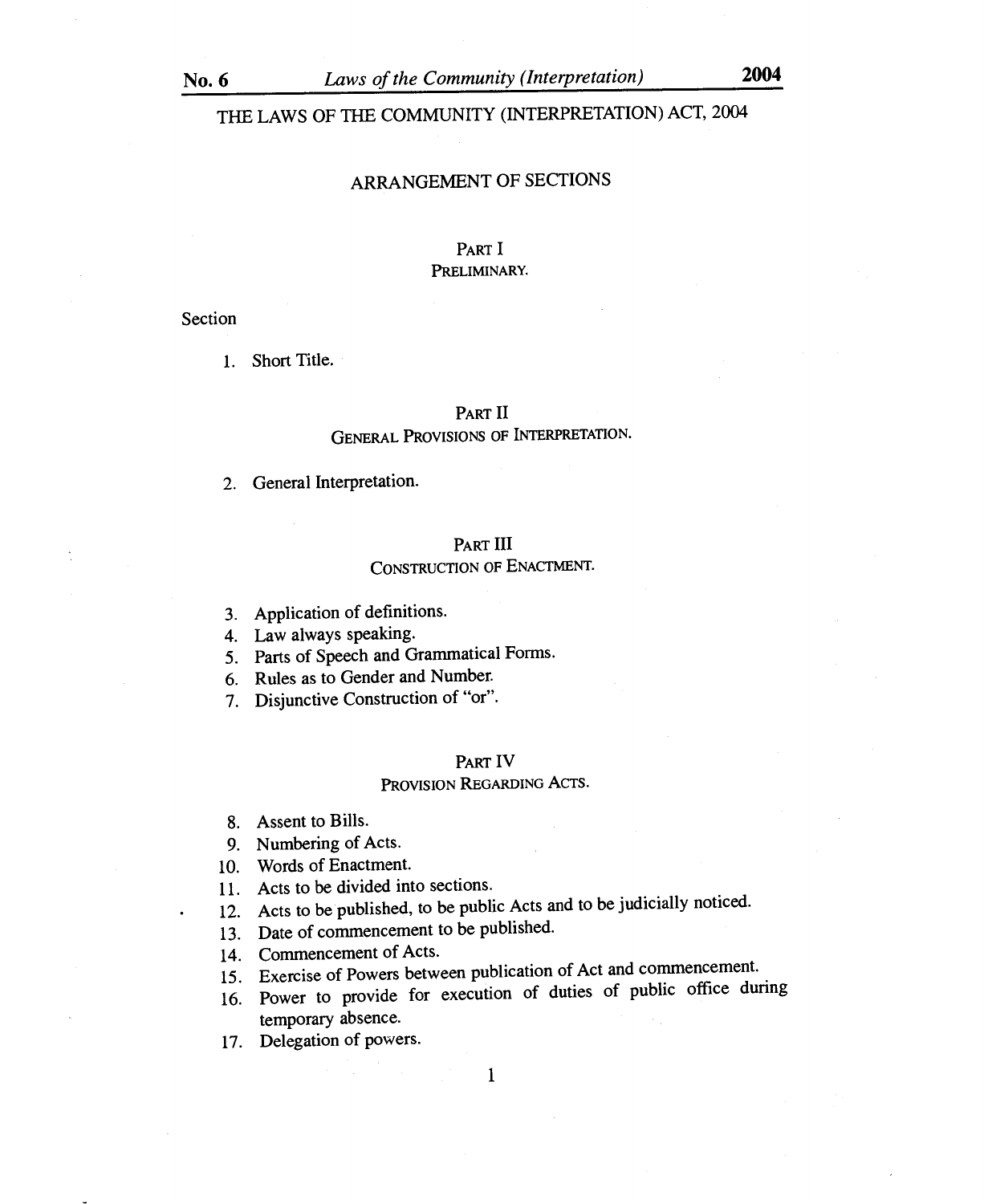### PART V

# PROCEDURE FOLLOWING PASSING OF BILLS.

- 18. Preparation of Assent copies.
- 19. Submission of copies of Assent,
- 20. Assent by the Heads or State.
- 21. Presentation of the Bill for assent under Articles 63 of the Treaty.
- 22. Numbering.
- 23. Original copies of Act assented by the Heads of State.
- 24. Publication.

# PART VI

PROVISIONS REGARDING SUBSIDIARY LEGISLATION.

- 25. Publication of subsidiary legislation.
- 26. Commencement of subsidiary legislation.
- 27. Retrospective operation of subsidiary legislation.
- 28. Construction of subsidiary legislation.
- 29. Acts done under subsidiary legislation deemed done under enabling Act.
- 30. Citation of subsidiary legislation.
- 31. Revocation, and amendment of subsidiary legislation.
- 32. Provisions with respect to powers to make subsidiary legislation.
- 33. Fees.
- 34. Relationship with parent legislation

### PART VII

PROVISION AS TO ENACTMENT AND OPERATION OF ENACTMENT.

- 35. Acts to be public Acts.
- 36. Sections to be substantive enactment.
- 37. Act may be altered or repealed.
- 38. Preambles and Schedules.
- 39. Headings, marginal notes and footnotes.
- 40. Punctuation.

### PART VIII

### AMENDMENT AND REPEAL OF WRITTEN LAW.

- 41. Construction of amending Act with amended Act.
- 42. Repeal of enactment as amended.
- 43. Repeal of repeal.
- 44. Repeal and substitution.
- *45. Effect of re-enacted provisions.*
- 46. Effect of repealing provisions.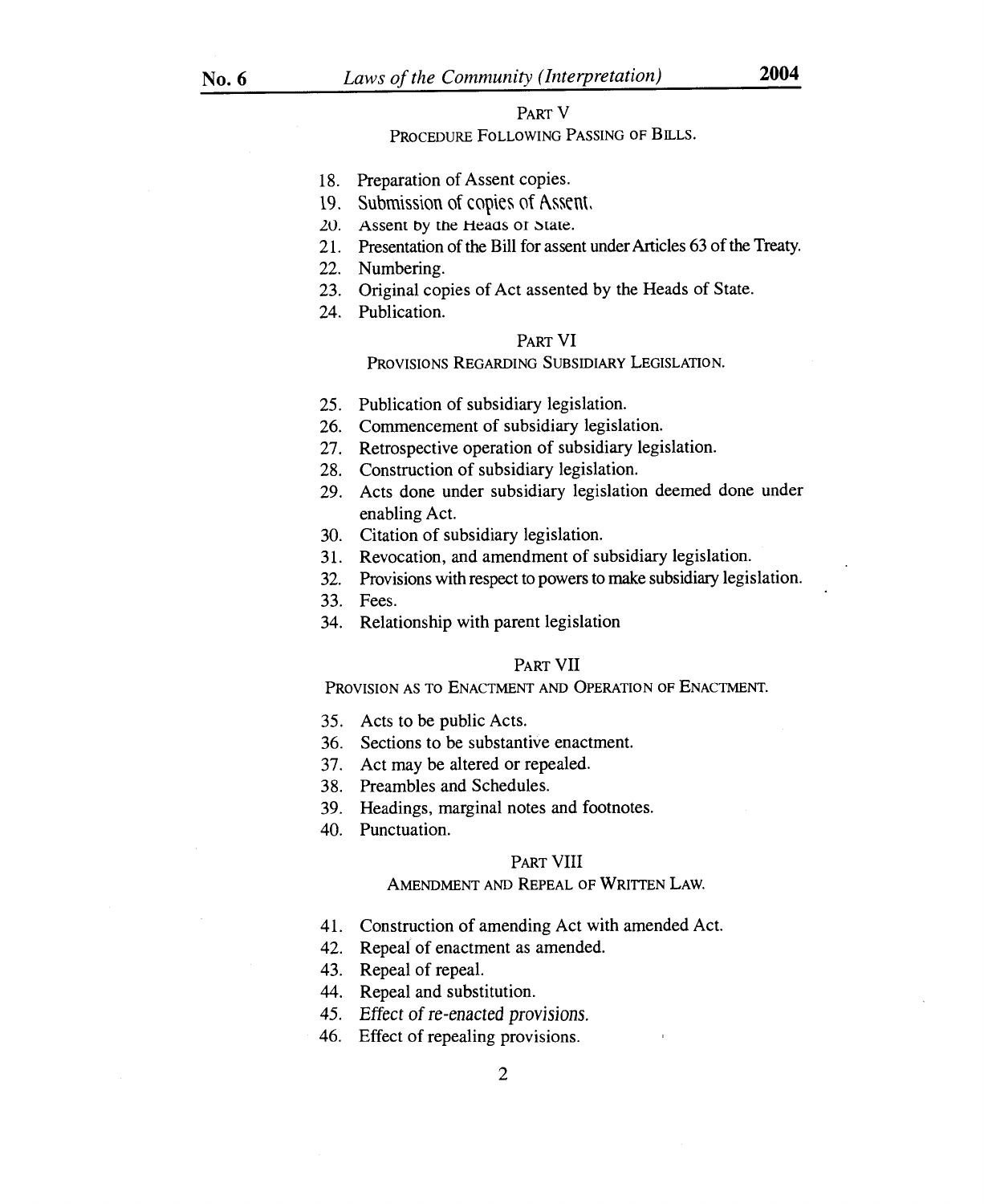# **PART IX**

# **STATUTORY POWERS AND DUTIES.**

- 47. Exercise of power and duties.
- 48. Reference of holder of office includes successors.
- 49. Construction of enabling words.
- 50. Power to issue licence, discretionary.
- 51. Power to appoint includes power to suspend, dismiss.
- 52. Appointments by name or office.
- 53. Power of majority, quorum.
- 54. Exercise of power may be corrected.
- 55. Effect of appointment when retiring officer on leave.
- 56. "May" imports discretion, "shall" is imperative.
- 57. Power of board, etc, not affected by vacancy or certain defects.
- 58. Exercise of certain powers by delegate.

### **PART X**

# **GENERAL PROVISIONS REGARDING TIME AND DISTANCE.**

- 59. Reference to time.
- 60. Provision where no time is specified for doing act.
- 61. Construction of power to delegate.
- 62. Computation of time.
- 63. Reckoning years and months.
- 64. Age.
- 65. Distance.

### **PART XI**

# **GENERAL PROVISION REGARDING LEGAL PROCEEDINGS AND PENALITIES.**

- *66. Ex-officio* proceedings not to abate on death.
- 67. Imposition of penalty not a bar to civil action.
- 68. Provisions as to offences under two or more laws.
- 69. Amendment of penalty.
- 70. Penalties prescribed to be maximum penalties, but may be cumulative.
- 71. Provisions as to attempts.
- 72. Jurisdiction of courts in respect of offences.
- 73. Disposal of forfeits.
- 74. Fines payable to public revenue of Partner State.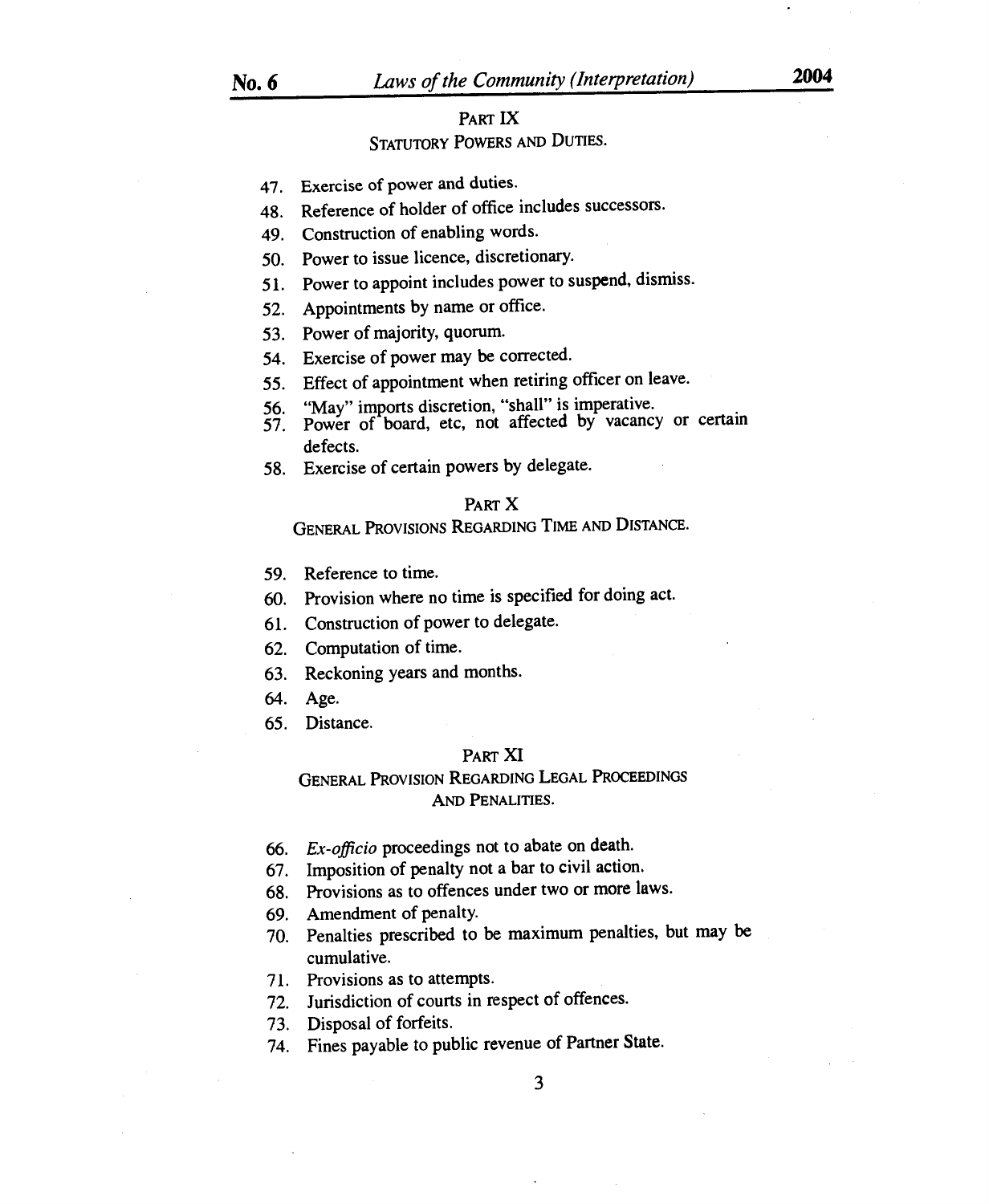$\bar{z}$ 

# PART XII MISCELLANEOUS PROVISIONS.

- 75. Gazette to be *prima facie* evidence.
- 76. Powers to issue licences, etc subject to conditions.
- 77. Act for which payment required need to be performed until payment is made.
- 78. Service of documents.
- 79. Deviation from forms.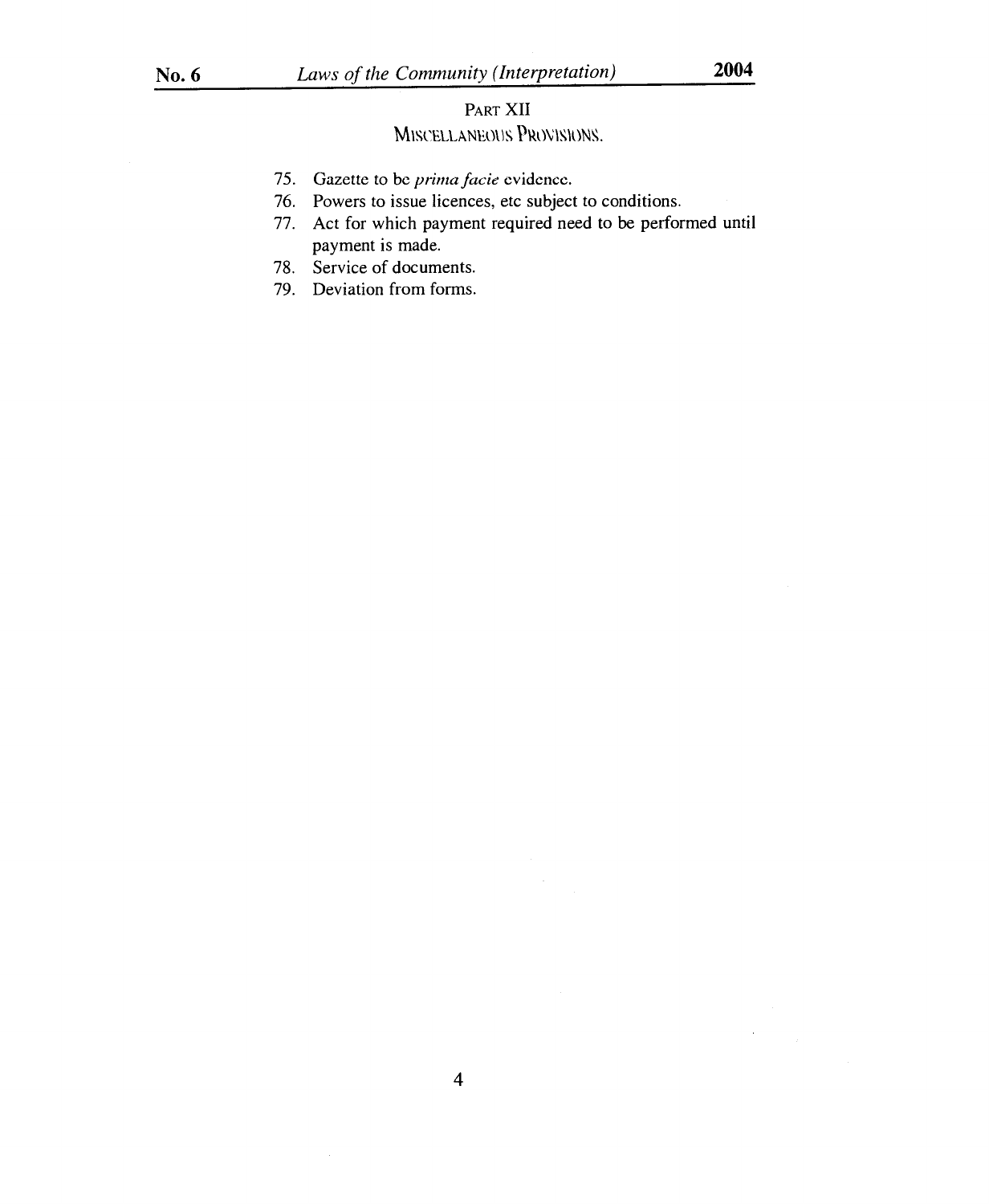

### THE EAST AFRICAN COMMUNITY

No. 6 OF 2004.

# *Date of assent* **9th October, 2003**

# *Date of commencement* **31st January, 2004**

# **An Act of the Community to make provision in regard to the construction and interpretation of any enactment of the Community, and to make certain general provisions with regard to such law and for other like purposes.**

ENACTED by the East African Community and assented to by the President of the United Republic of Tanzania, the President of the Republic of Kenya and the President of the Republic of Uganda.

### PART I

### PRELIMINARy.

1. This Act may be cited as the Laws of the Community Short Title. (Interpretation) Act, 2004.

### PART II

## GENERAL PROVISIONS OF INTERPRTATION.

2. (1) In this and in every other Act of the Community, and in all subsidiary legislation made under them, enacted or made before or after the commencement of this Act, the following words and expressions shall have the meanings assigned to them respectively, except where there is something in the subject or context inconsistent with such construction or interpretation, and except where it is expressly otherwise provided-General Interpretation.

5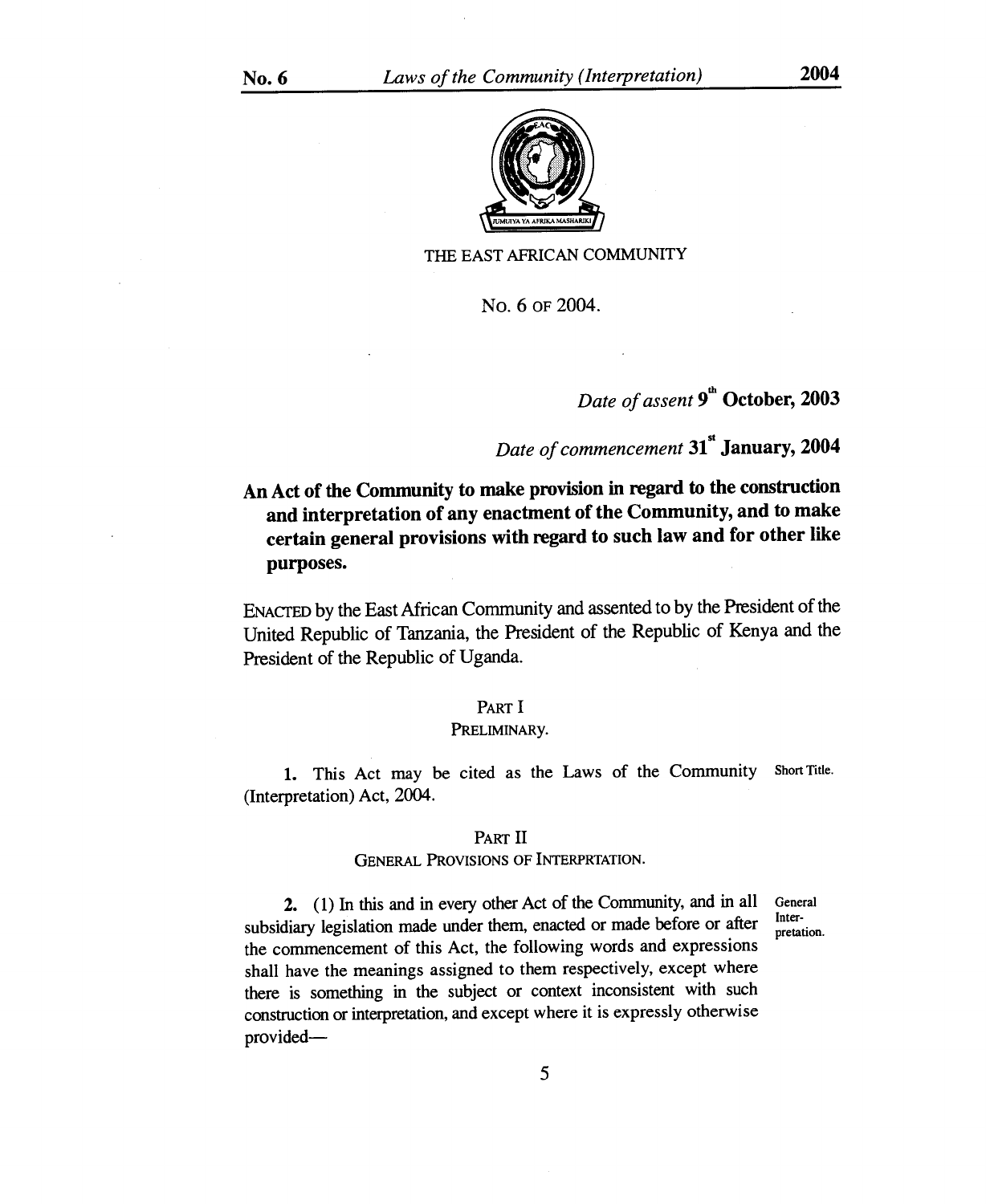"Act", used with reference to legislation, means—

- (a) in this Act, an Act of the Community and
- (b) in any other enactment, an Act of the Community and any subsidiary legislation made under it;
- "Act", where used in reference to an offence or civil wrong, includes an omission, or a series of acts and omissions;
- *"Act of the Community"* means an Act of the Community enacted in accordance with the Treaty;
- *"Act of a Partner State"* means an Act of Parliament of the Partner States or of any other legislature for the time being in force in the Partner States and any subsidiary legislation having legislative effect in that Partner State;
- *"administrative officer"* in relation to a Partner State, has the meaning assigned to that expression in any Act of that Partner State relating to the interpretation of Acts of that Partner State;
- *"advocate",* in relation to a Partner State, means a person entitled to practice law in the Partner States under the law for the time being in force;
- *"aircraft"* includes every description of craft used in aerial navigation;
- *"amend"* includes repeal, revoke, rescind, cancel, replace, add to or vary, and the doing of any two or more of such things simultaneously or in the same instrument;
- *"the Assembly"* means the East African Legislative Assembly established by article 9 of the Treaty;
- *"Audit Commission"* means the Audit Commission established by article 134 of the Treaty;
- *"building"* includes any construction on land, whether wholly or in part above or below the surface of the grounds;
- *"calendar year"* means a period of twelve months ending on the 31st December;
- *"Chapter" "Part", "Section", "regulation" "rule"* and "Schedule" denote respectively a Chapter, Part, section, regulation and rule of, and a Schedule to, the enactment in which the word occurs; and "subsection" and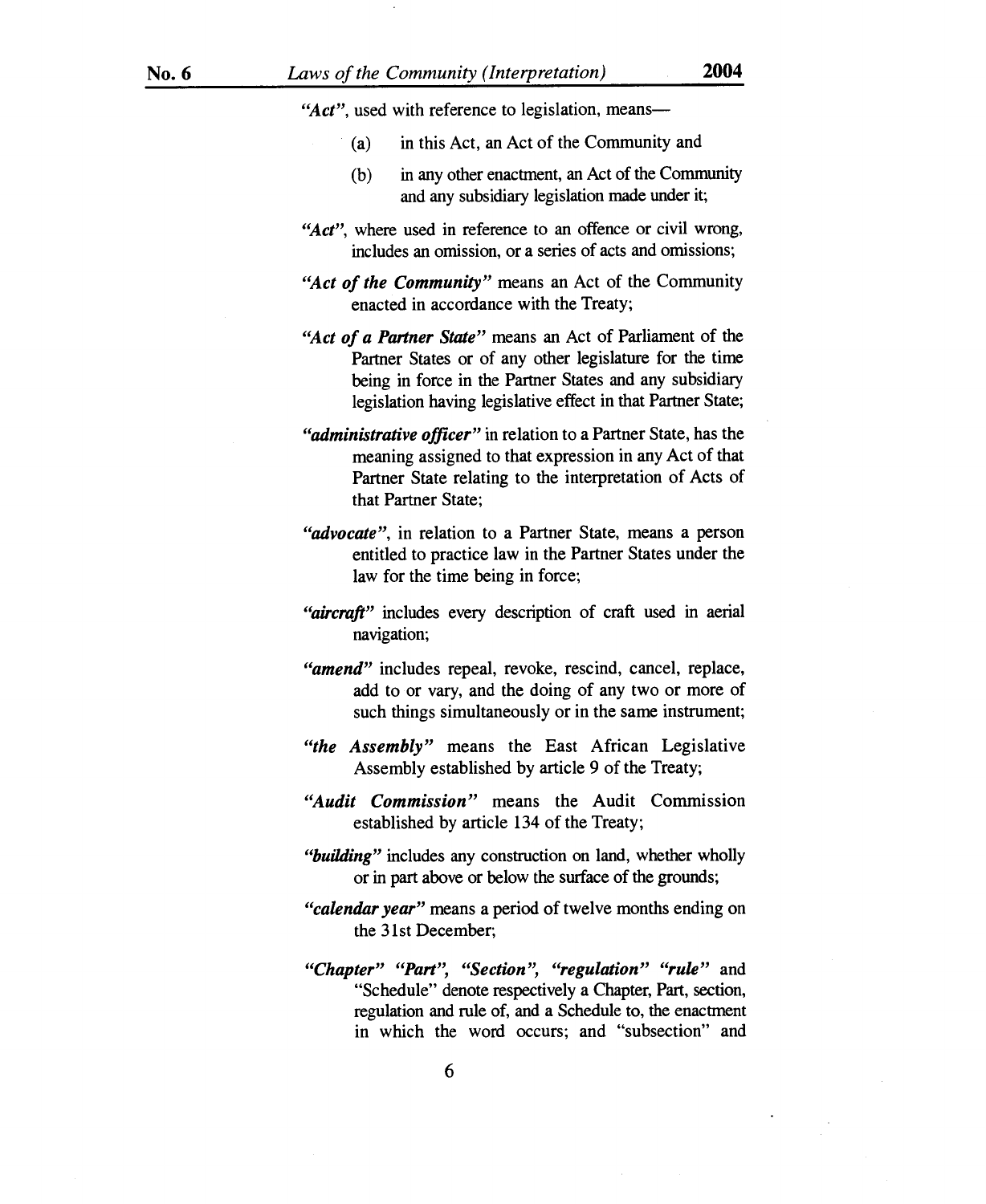"paragraph" denote respectively a subsection of the section, and a paragraph of the section or subsection, regulation and rule, in which the word occurs; and "subparagraph" denotes a subparagraph of a paragraph;

- *"Clerk"* means the Clerk of the East African Legislative Assembly appointed under article 48 of the Treaty;
- *"cognizable to the police"* and *"cognizable",* where used in reference to an offence, means that any police officer may arrest without warrant any person whom he or she suspects upon reasonable grounds of having committed that offence;

*"coin"* means any coin that is a legal tender in the Partner States;

- *"commencement"* used with reference to any enactment means the date upon which the enactment comes or came into operation;
- *"common law"* in relation to a Partner State, means so much of the common law (including the doctrines of equity) of England as has effect for the time being in that Partner State;
- *"the Community"* means the East African Community established by Article 2 of the Treaty;
- *"the Community Printer"* means any printer authorized by the Secretary General to print any enactment or any instrument or document of the Community or of any of its institution and any printer authorized by the Secretary General to print the Laws of the Community or any supplement to it;
- *"Constitution"* means the Constitution of any of the Partner States;
- *"contravene"* in relation to any requirement or condition prescribed in any enactment or in any grant, permit, lease, licence or authority granted by or under any such law, includes a failure to comply with that requirement or condition;
- *"Council"* means the Council of Ministers of the Community established by Article 9 of the Treaty;
- *"Counsel to the Community"* means the Counsel to the Community provided for by article 69 of the Treaty;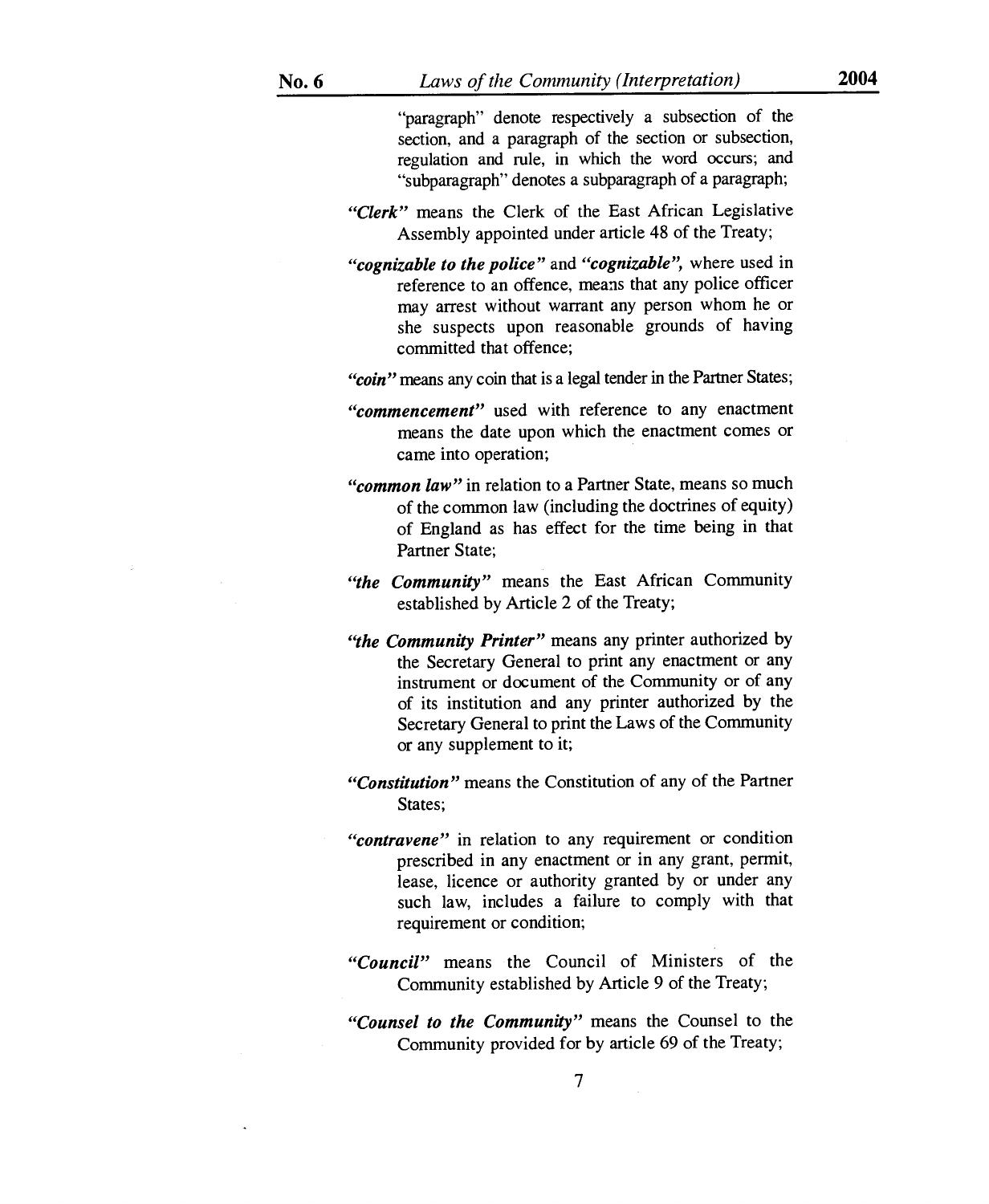- *"Court"* in relation to a Partner State, means any Court of competent jurisdiction in that State;
- *"Court of Justice"* means the East African Court of Justice established by Article 9 of the Treaty;
- *"definition"* means the meaning or interpretation given to a word or expression by or under any enactment;

*"document"* includes—

- (a) a publication; or
- (b) any matter written, expressed or inscribed on any substance by means of letters, figures or mark (or more than one of those means) which is intended to be used or may be used for the purpose of recording any matter;

*"East Africa"* means Kenya, Tanzania and Uganda;

- *"the East African Legislative Assembly"* means the East African Legislative Assembly established by Article 9 of the Treaty;
- *"enact"* in relation to an enactment includes pass, make or issue the law;
- *"enactment"* means an Act or a Statutory Instrument, or a provisions or a portion of an Act or a Statutory Instrument;
- *"financial year"* has the meaning assigned to it by Article 132 of the Treaty;
- *"Gazette"* means the Official *Gazette* of the East African Community and any supplement to the Official *Gazette* or any *Gazette* Extraordinary; and *"gazetted"*  means published in the *Gazette;*
- *"Government"* means the Government of any of the Partner States;
- *"Head of State"* means a person designated such by a partner states Constitution;
- *"High Court"* In relation to a Partner State, means the High Court of that Partner State;
- *"house"* includes part of a house and any building, or part of a building, whether wholly or in part above or below the surface of the ground, inhabited or occupied either by day or by night, whether beneficially or otherwise or intended to be so inhabited or occupied;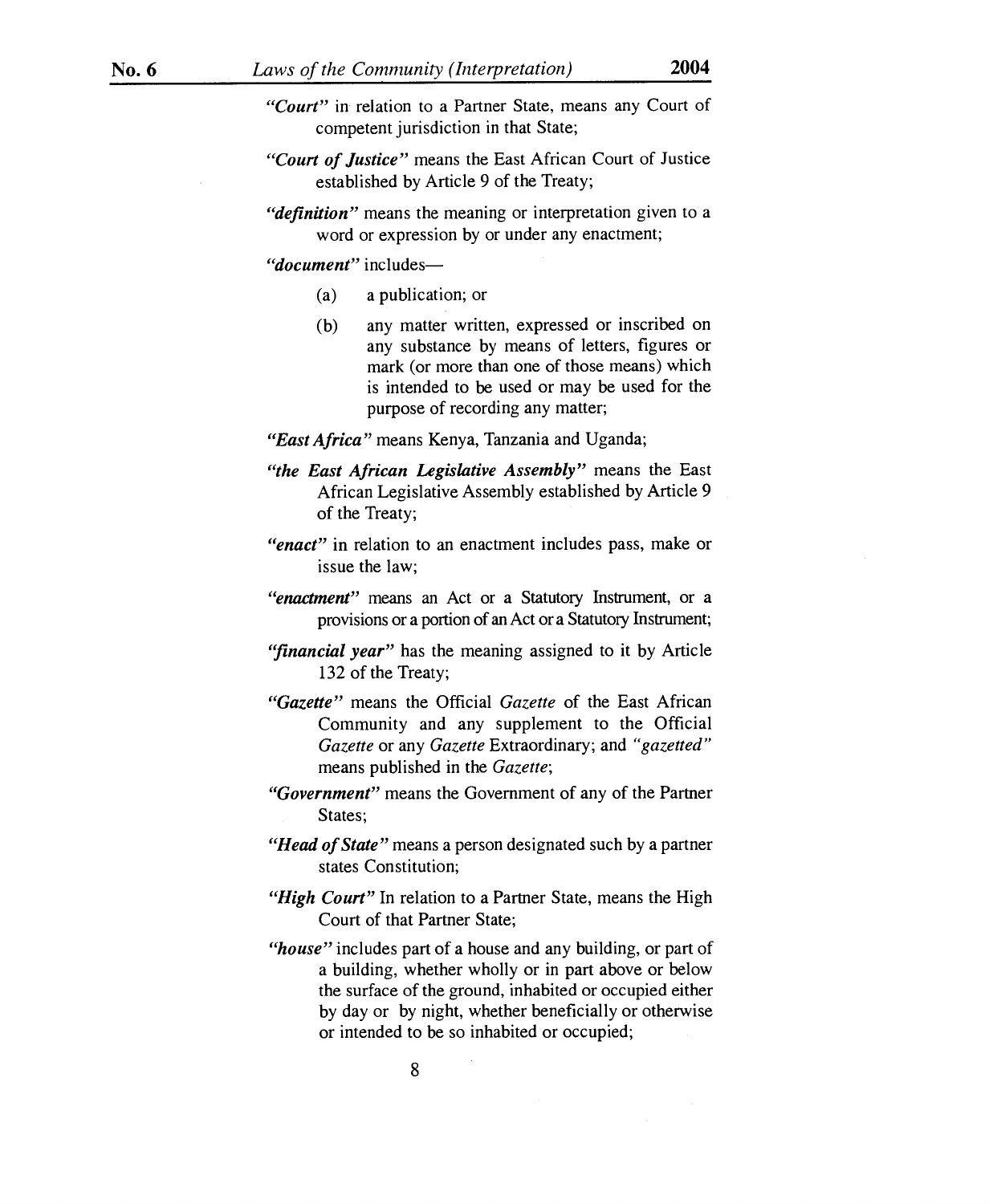*"immovable property"* includes land, benefits to arise out of land, and things attached to the earth or permanently fastened to anything attached to the earth;

- *"Judge"* means a Judge of the Court of Justice of East Africa or of the Supreme Court or the Court of Appeal or a Puisne Judge or a Judge of the High Court as the case may be, of any of the Partner States;
- *"institution of the community"* means any institution of the Community established by Article 9 of the Treaty;
- *"land"* includes buildings and other structures and land covered with water and any estate, interest, current servitude or right in or over land;
- *"Magistrate"* in relation to a Partner State, means a Magistrate constituted by or appointed under any Act of that Partner State;
- *"medical practitioner"* means a medical practitioner duly registered or licensed as such under any Act of a Partner State applicable to medical practitioners;
- "Minister" in relation to a Partner State, means a person appointed as a Minister of the Government of that Partner State and any other person however entitled who, in accordance with any Act of that Partner State, acts as or performs the functions of a Minister in that State;
- *"the Minister",* in relation to a Partner State, means the Minister for the time being responsible in that Partner State for the matter in question;

*"month"* means a calendar month;

- *"movable property"* means property of every description except immovable property;
- *"National Assembly"* in relation to a Partner State, means the National Assembly of that Partner State;
- *"oath"* and *"affidavit"* in the case of persons for the time being allowed by law to affirm or declare instead of swearing, include affirmation and declaration, and *"swear"* in the like case, includes *"affirm"* and *"declare";*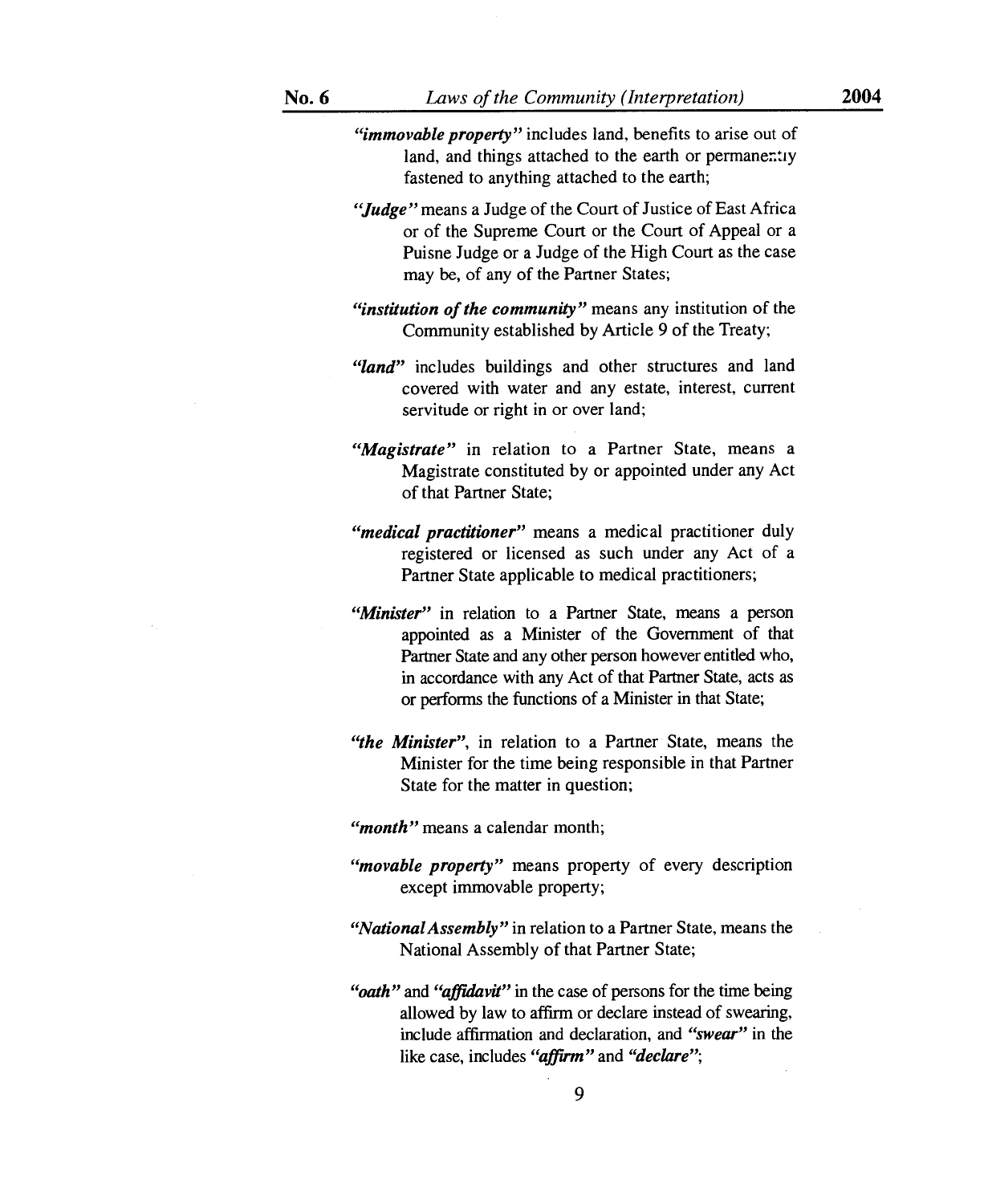- *"office of the Community"* means an office of the Community provided in the Treaty or determined by the Council under article 136 of the Treaty or provided under an Act;
- *"the Official Seal"* in relation to the Community means the official seal of the Community as declared under the Community Emblems Act;
- *"the Partner States"* means the Republic of Kenya, the Republic of Uganda and the United Republic of Tanzania and any other country granted membership to the Community under Article 3 of the Treaty;
- *"penalty"* means a fine, imprisonment or other form of imprisonment;
- *"perform"* in relation to functions, includes exercising a power, responsibility, authority or jurisdiction;
- *"person"* includes a company, corporation and association or body of persons corporate or unincorporated;
- *"Police officer"* in relation to any Partner State, means a member of the police force of that Partner State;

*"power"* includes any privilege, authority, or discretion;

*"prescribed"* means—

- (a) prescribed by or under the enactment in which the word occurs;
- (b) in case where reference is made to anything prescribed by an enactment, other law in which the word occurs, includes anything prescribed by subsidiary legislation made under that other enactment;

*"publication"* means—

- (a) written or printed matter; or
- (b) record tape, disk or wire, or cinematographic, television or video film; or
- (c) other medium by means of which information may be produced, reproduced, represented or conveyed mechanically, electrically, electronically or optically and includes a copy or reproduction of a publication as defined in paragraph  $(a)$ ,  $(b)$  or  $(c)$ .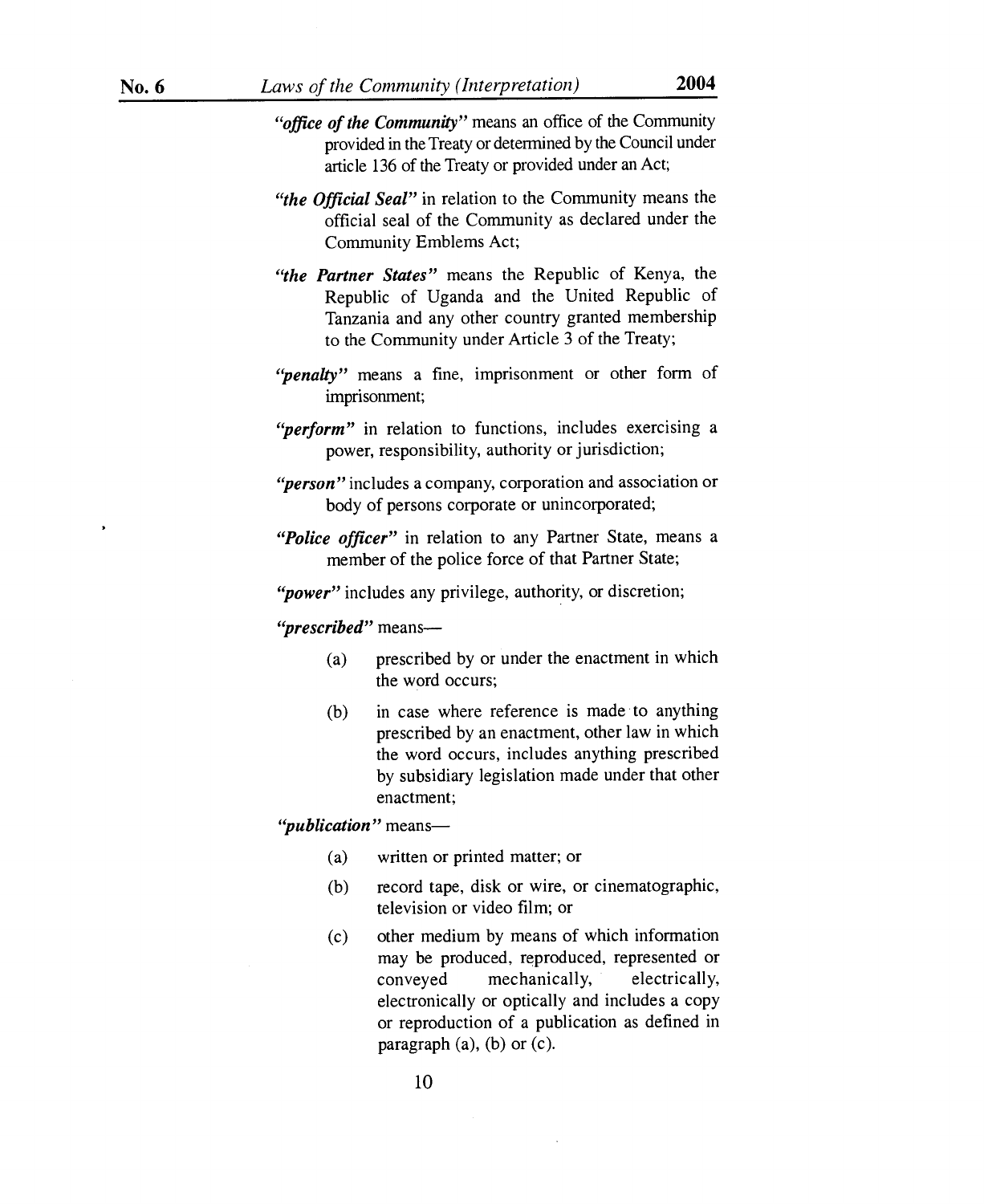- *"public holiday"* in relation to any Partner State, means any day declared to be a public holiday in that Partner State by or under any Act of that Partner State.
- *"public office"* includes any office of the Community or in the *service* of any organ or institution of the Community, or any office in the service of the Government of any of the Partner States or employment in or under any authority, board, commission or other body, whether paid or unpaid, which is vested with, whether permanently or temporary functions of a public nature by or under any enactment or an Act of a Partner State;

*"public officer"* means any person holding a public office;

- *"registered"* where used in reference to a document, means registered under the provisions of the law for the time being applicable to the registration of such documents
- *"regulation"* means regulation under the Act in which the term is used;
- "repeal" in relation to an enactment includes rescind, revoke, cancel, replace or delete the enactment by a written law;
- *"rule"* means a rule made under the Act in which the rule is used;
- *"rules of court"* in relation to a court, means rules made by the authority having for the time being power to make rules regulating the practice and procedure of that court;
- *"Secretary General"* means the Secretary General of the Community provided for by article 67 of the Treaty;
- *"section"* means a section of the Act in which the word occurs;

*"sell"* includes barter, exchange, offer to sell and expose for sale;

- *"service by post" means* service in accordance with section 78;
- *"ship"* means a vessel used in or capable of being used for transport by water;
- *"sign"* with reference to a person who is unable to write his or her name, includes mark;
- *"sitting"* in relation to Assembly means a period during which the Assembly is sitting continuously without adjournment and includes a period during which the Assembly is in Committee;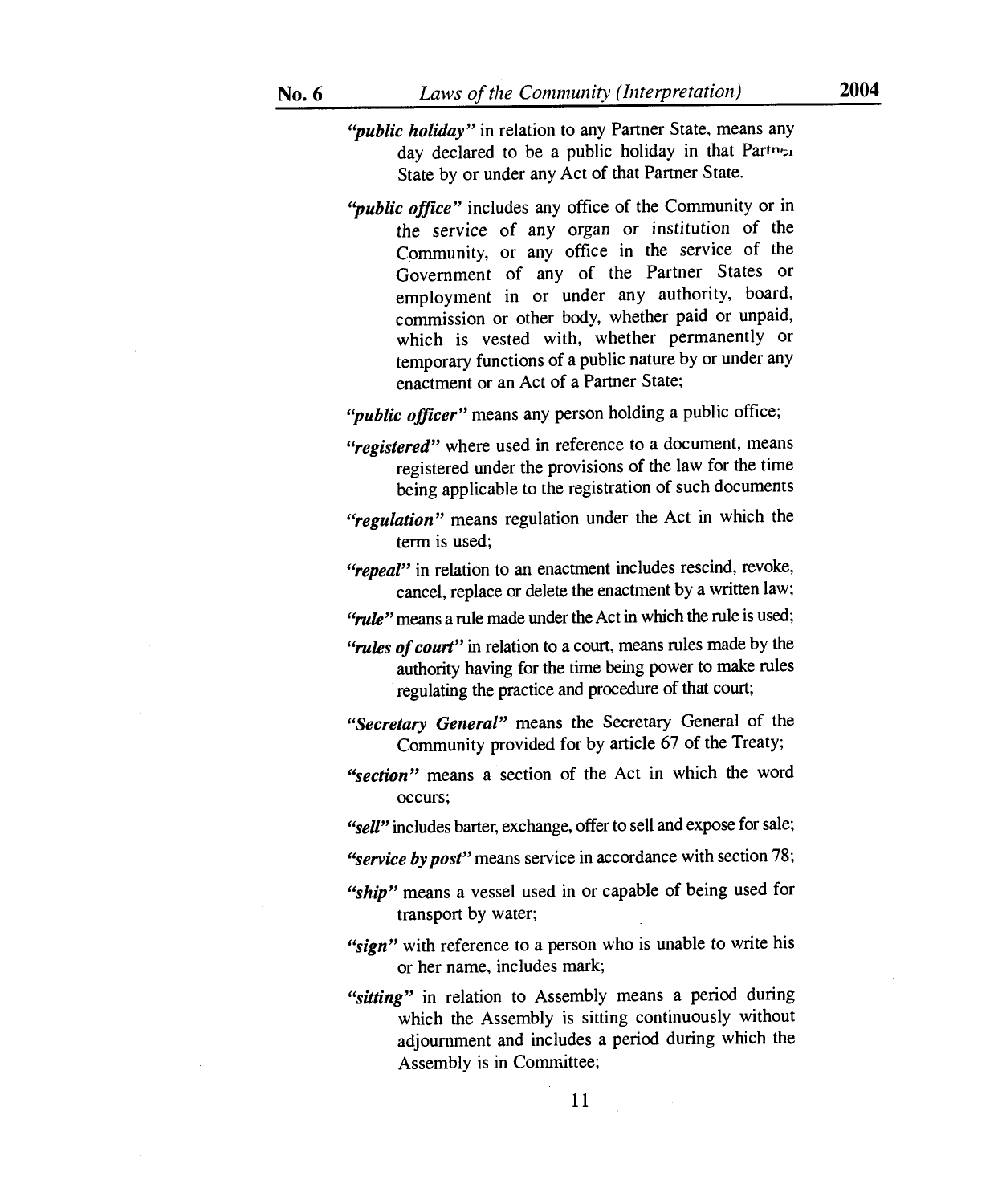- *"sitting days"* in relation to the Assembly means the days on which the Assembly is sitting;
- *"Speaker"* means the Speaker of the Assembly provided for under articles 53 and 56 of the Treaty and any Speaker of a National Assembly of a Partner State;

*"statutory declaration"* means—

- (a) in a Partner State, means a declaration made in accordance with any Act of that Partner State relating to statutory declarations; and
- (b) a statutory declaration made outside the Partner States but effective in the Partner States under any law;
- *"subordinate court"* in relation to a Partner State, means a court subordinate to the High Court of that Partner State;
- *"subsection"* means a subsection of a section in which the word occurs;
- *"subsidiary legislation"* means any proclamation, rule, regulation, order, notice, bye-law, decree, or other instrument made under any Act or other lawful authority and having legislative effect;
- *"summit"* means the Summit established by Article 9 of the Treaty;
- *"territorial waters"* in relation to any Partner State, includes the inland waters of that State;
- *"the Treaty"* means the Treaty establishing the East African Community and any annexes and protocols to it;
- *"under"* in relation to a written law or a provision of a written law, includes *"by" "in accordance with"*  "*pursuant to*" and "*by virtue of*";
- *"United Kingdom"* means the Untied Kingdom of Great Britain and Northern Ireland;
- *"vessel"* means a ship, boat, lighter or other floating craft used or capable of being used for navigation or transport by water;
- *"will"* includes codicil and every writing making a voluntary posthumous disposition of property;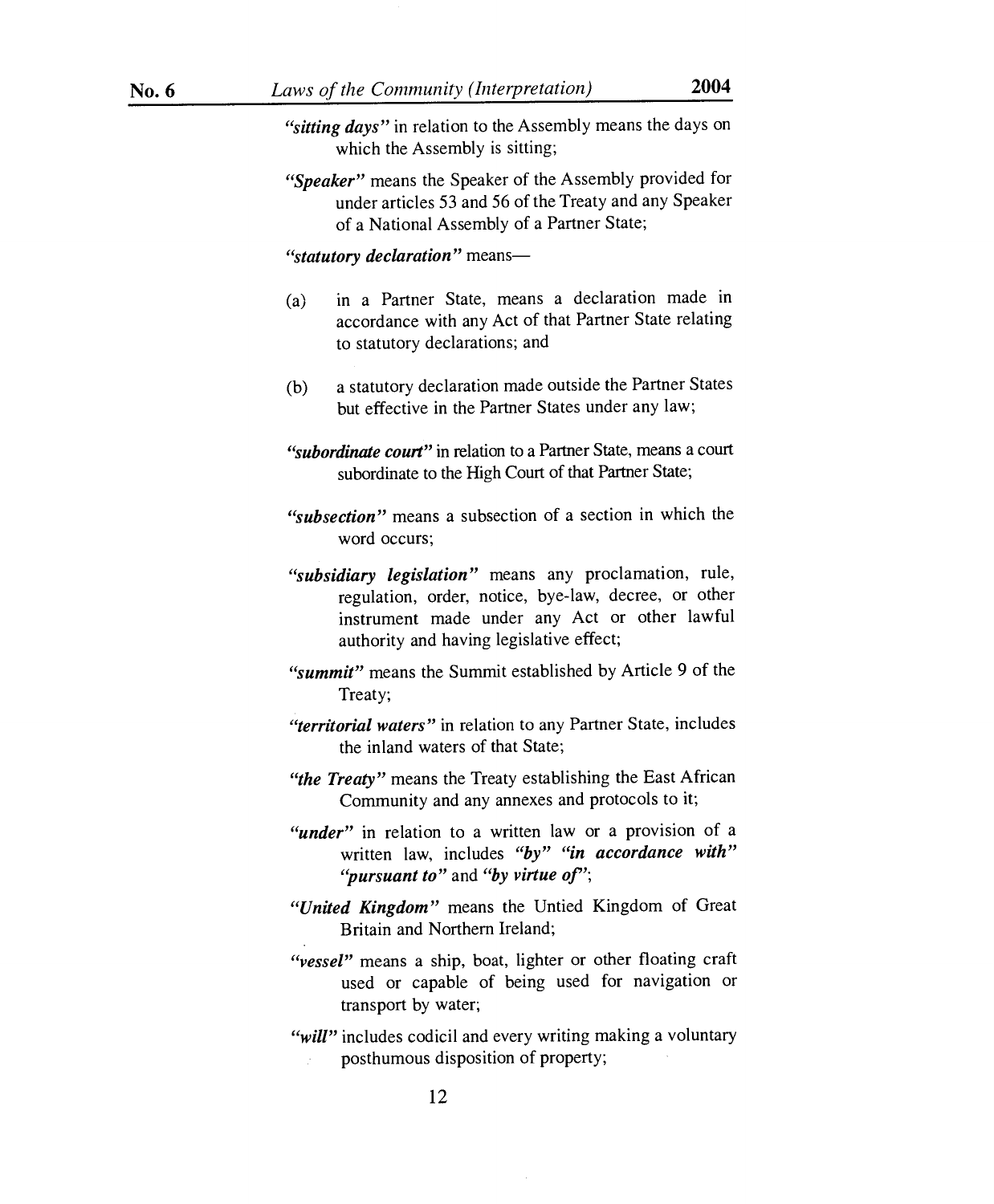*"word"* includes a figure or symbol;

*"writing"* and expressions referring to writing, include printing, photography, lithography, filming, typewriting, electronic processing and any other modes of representing or reproducing words in visible form;

*"written taw"* means any Act of the Community and any subsidiary legislation made under it;

*"year"* means a period of twelve months.

### PART **II**  CONSTRUCTION OF ENACTMENT.

Application of definitions.

3. (1) Definition of the rules of interpretation in an enactment applies to the construction of the provisions of the enactment that contain those definitions or rules; as well as to other provisions of the enactment.

(2) An interpretation section or provision in an enactment is to be read and construed as applying only if a contrary intention does not appear in the enactment.

4. (1) An enactment shall be considered as always speaking.

(2) Where in an enactment anything is expressed in the present tense, it shall be applied to the circumstances as they occur, so that effect may be given to every provision according to the true spirit, intent and meaning.

5. Where a word or expression is defined in an enactment, other parts of speech and grammatical forms of that word or expression and cognate expression have corresponding meaning in that enactment.

 $6.$  (1) In an enactment—

- (a) words and expressions importing the masculine gender include the feminine gender; and
- (b) words and expressions importing the feminine gender include the masculine gender

(2) Where an enactment employs the term "person" or "party" the use of personal pronoun importing the masculine or feminine gender shall not of itself be construed as limiting the term to a natural person.

Law always speaking.

Parts of speech and grammatical forms.

Rules as to gender and number.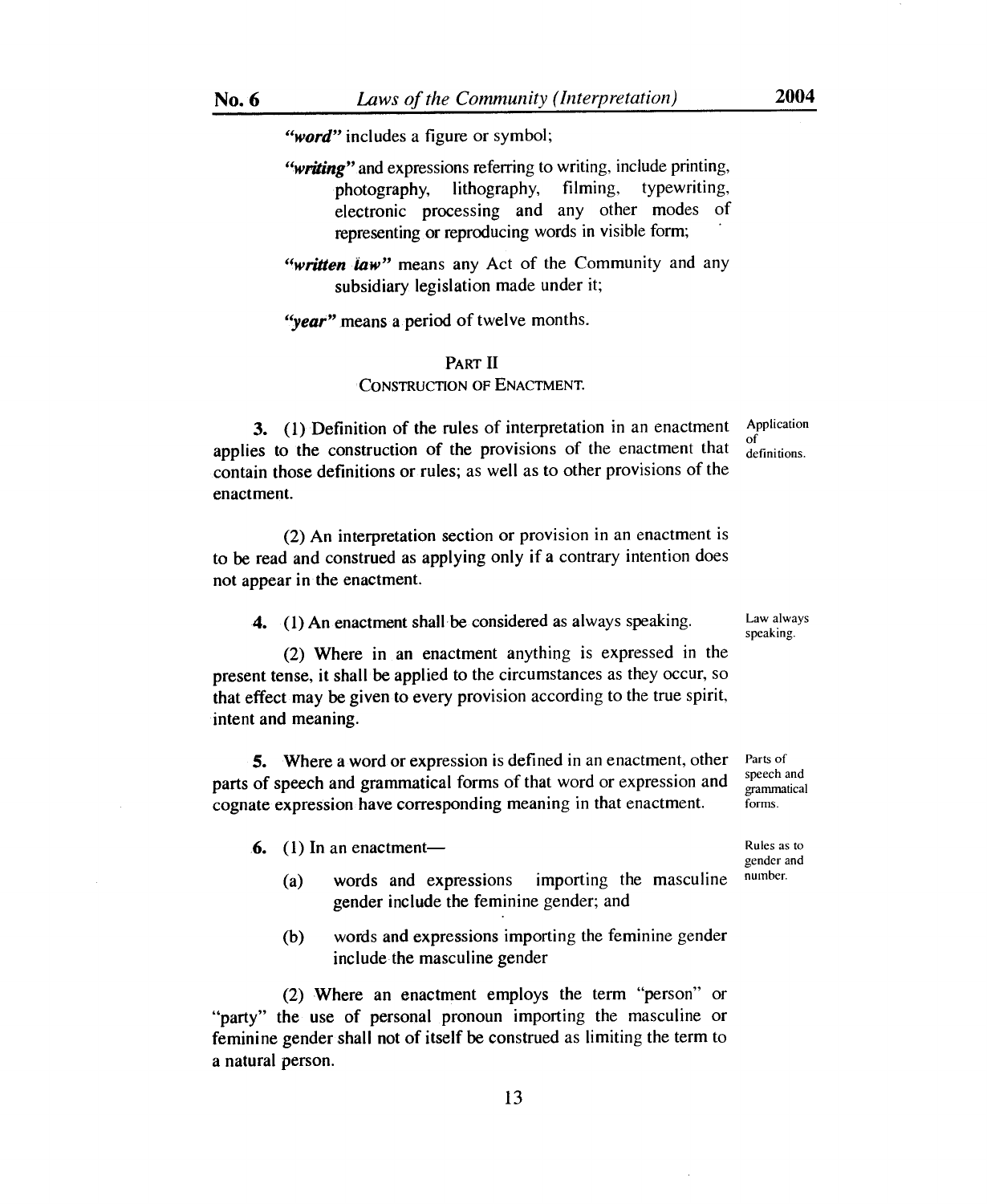(3) In an enactment—

- (a) words and expression in the singular include the plural; and
- (b) words and expression in the plural include the singular.

Disjunctive construction of "or".

Assent to Bills.

Numbering of Acts.

Words of Enactment.

7. In relation to an enactment the words "or" "other" and "otherwise" shall be construed disjunctively and not as implying similarity unless the word similar or some other word of like meaning is added

### PART IV

### PROVISION REGARDING ACTS.

8. A Bill for an Act shall become an Act on receipt of the assent to it by the Heads of State in accordance with Article 63 of the Treaty.

9. Acts passed in any calendar year shall be numbered consecutively in the order in which they become Acts.

10. (1) Every Act shall be prefaced by the words of enactment specified in Article 62 of the Treaty.

(2) The words of enactment shall be taken to extend to all sections of and to any schedules and other provisions contained in the Act.

Acts to be divided into sections.

11. Where an Act contains more than one enactment it shall be divided into sections and each section containing more than one enactment shall be divided into subsections.

12. Every Act published in the *Gazette* and upon such publication, shall be a public Act and shall be judicially noticed.

published, to be public Acts and to be judicially noticed.

Acts to be

Date of commence ment to be published.

13. Every Act published in the *Gazette* shall contain immediately before the word of enactment, a reference to the date upon which it came or comes into force.

Acts

Commence- **14.** An Act shall come into force on the date of its publication in the *Gazette* or, if it is provided in that Act that some or all of its provisions shall come into force on some other date whether before or after the date of publication, those provisions shall come into force on that other date.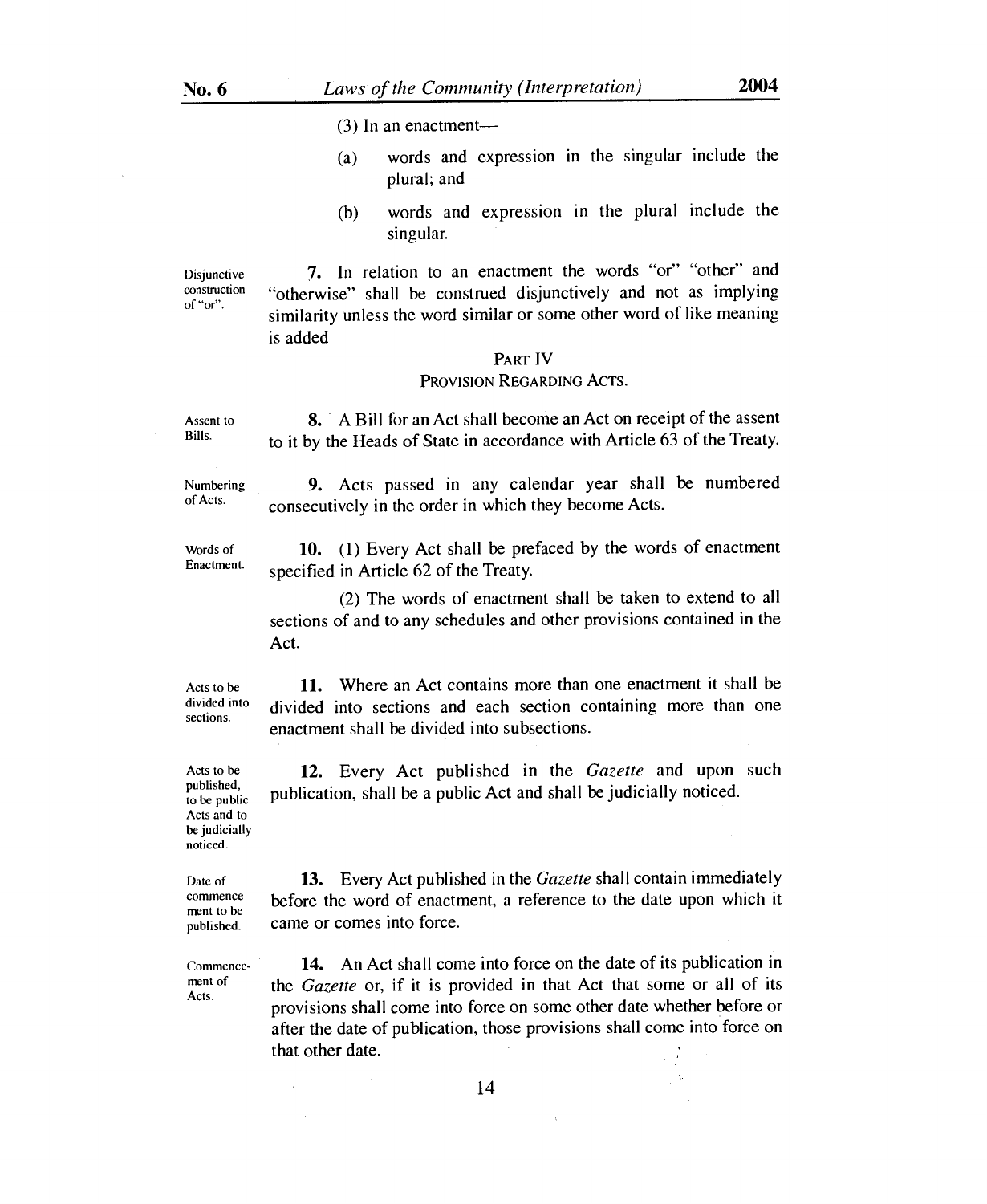**15.** (1) Where an Act is to come into force immediately on its Exercise of publication and confers power to make any subsidiary legislation, or to  $\frac{power}{between}$ make any appointment, or to do any other thing, for the purpose of the publication Act, that power may, unless the contrary intention appears, be  $\frac{1}{\text{commence}}$ exercised at any time after the publication of the Act, so far as may be ment. necessary or expedient for the purpose of bringing the Act into force on the date of the commencement.

(2) No subsidiary legislation made under that power shall, unless the contrary in-ntion appears in the Act or the contrary is necessary for bringing the Act into operation, have any effect until the Act comes into force.

16. Where by or under any Act any powers are conferred or any duties are imposed upon a public officer, the Council, in the case of an officer in the service of the Community, or the Head of State or any Minister of the Partner State concerned, in any other case, may direct, if during any period owing to absence or inability to act from illness or any other cause such public officer is unable to exercise the powers or perform the duties of his or her officer, that such powers shall be had and may be exercised and such duties shall be performed by a person named or by the public officer holding any office designated by the Summit or the Council or Minister of the Partner State concerned, as the case may be, and thereupon such person or public officer during any such period shall have and may exercise such powers and shall perform such duties subject to such conditions, exceptions and qualifications as the Summit or the Council or Minister as the case may be, may direct.

17. (1) Where by or under any Act the exercise of any power or the performance of any duty is conferred upon the Summit or the Council or the Community or any Minister of a Partner State or an officer in the service of the Community, the Summit or the Council or the Community or Minister of the Partner State concerned or the officer, as the case may be, may unless by law expressly prohibited from so doing, delegate by notice in the *Gazette* to any person by name, or to the public officer from the time being holding any designated office, the exercise of such power or the performance of such duty subject to such conditions, exceptions or qualification as the Council or the Community, or the Minister of the Partner State concerned or the officer in the service of the Community, as the case may be, may direct; and thereupon such 'person or public officer shall have and may exercise such power and perform such duty subject as aforesaid.

Power to provide for execution of duties of public office during temporary absence.

Delegation of powers.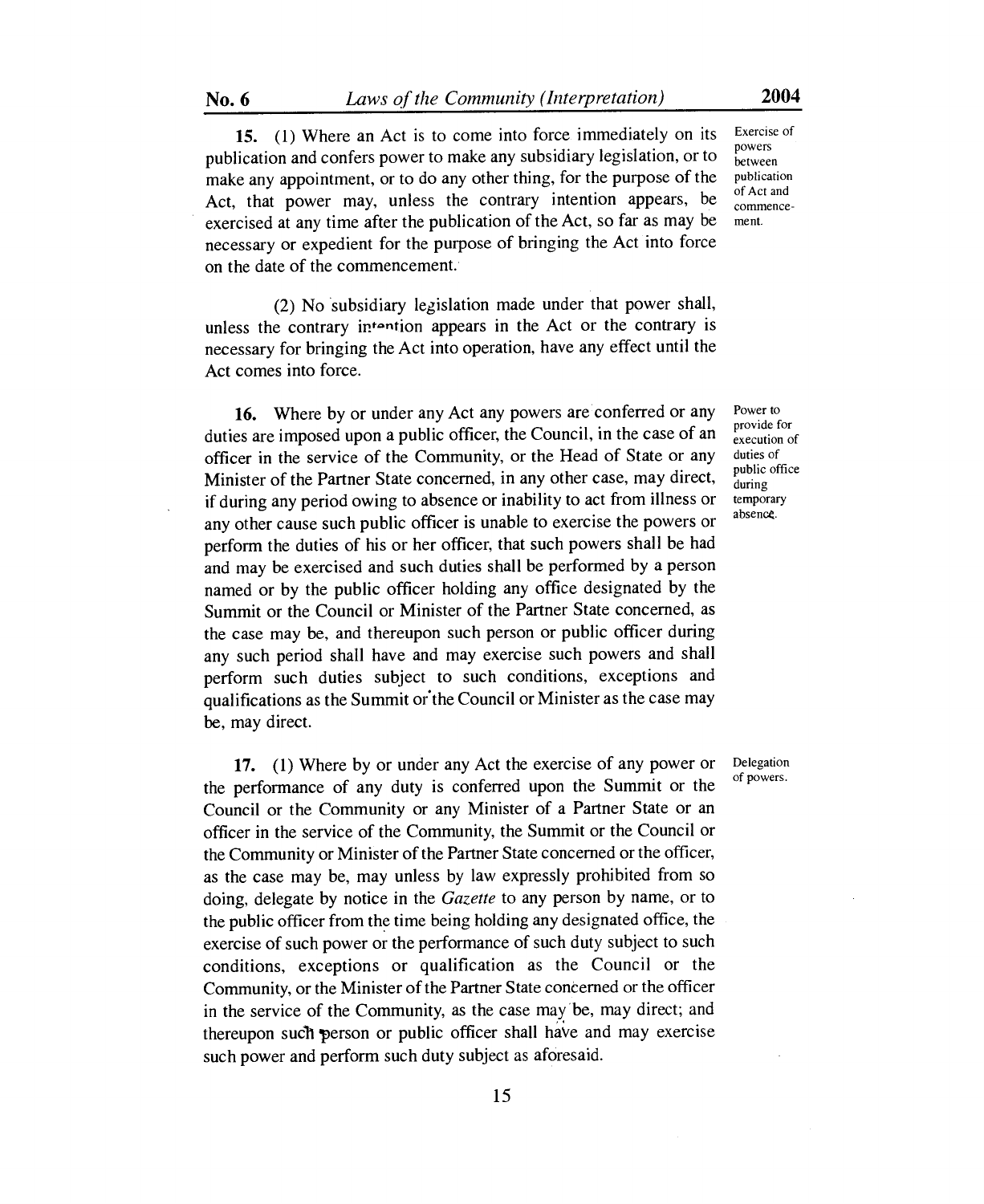(2) No delegation of his or her powers may be made under this section by an officer in the service of the Community unless such delegation has been approved by the Council either generally or in any particular case.

(3) Nothing in this section shall authorize any officer in the service of the Community to delegate any power to make subsidiary legislation

(4) Any delegation made under this section may be varied or cancelled by the person by whom the same was made by notice in the Gazette.

(5) No delegation under this section of any power or duty shall exclude the exercise of such power or the performance of such duty by the person by whom the delegation was made.

### PART V

#### PROCEDURE FOLLOWING PASSING OF BILLS.

Preparation of Assent copies.

**18.** (1) As soon as possible after a Bill has been passed by the Assembly, the Clerk shall cause the text of the Bill as passed to be sent to the Community Printer who shall print ten copies of the Bill on vellum or on paper of enduring quality and send the copies as printed to the Clerk.

- (2) On receiving the copies, the Clerk shall—
- (a) cause to be made in the copies such corrections as related to misprints, typographical errors and wrong references, if any, as are necessary;
- (b) carefully compare the copies with the text of the Bill as passed.
- (c) if the copies are found to be correct sign on each copy a statement in the form provided for under the Acts of East African Community Act, 2004.

Submission of copies of Assent.

**19.** The Speaker shall then submit copies of the Bill to the Heads of State for assent.

Assent by the Heads of State.

**20.** (1) The Heads of State shall, subject to Article 63 of the Treaty assent to the Bill presented to them under section 19 by signing on each copy of the Bill a statement in the form set out under the Acts of East African Community Act, 2004.

16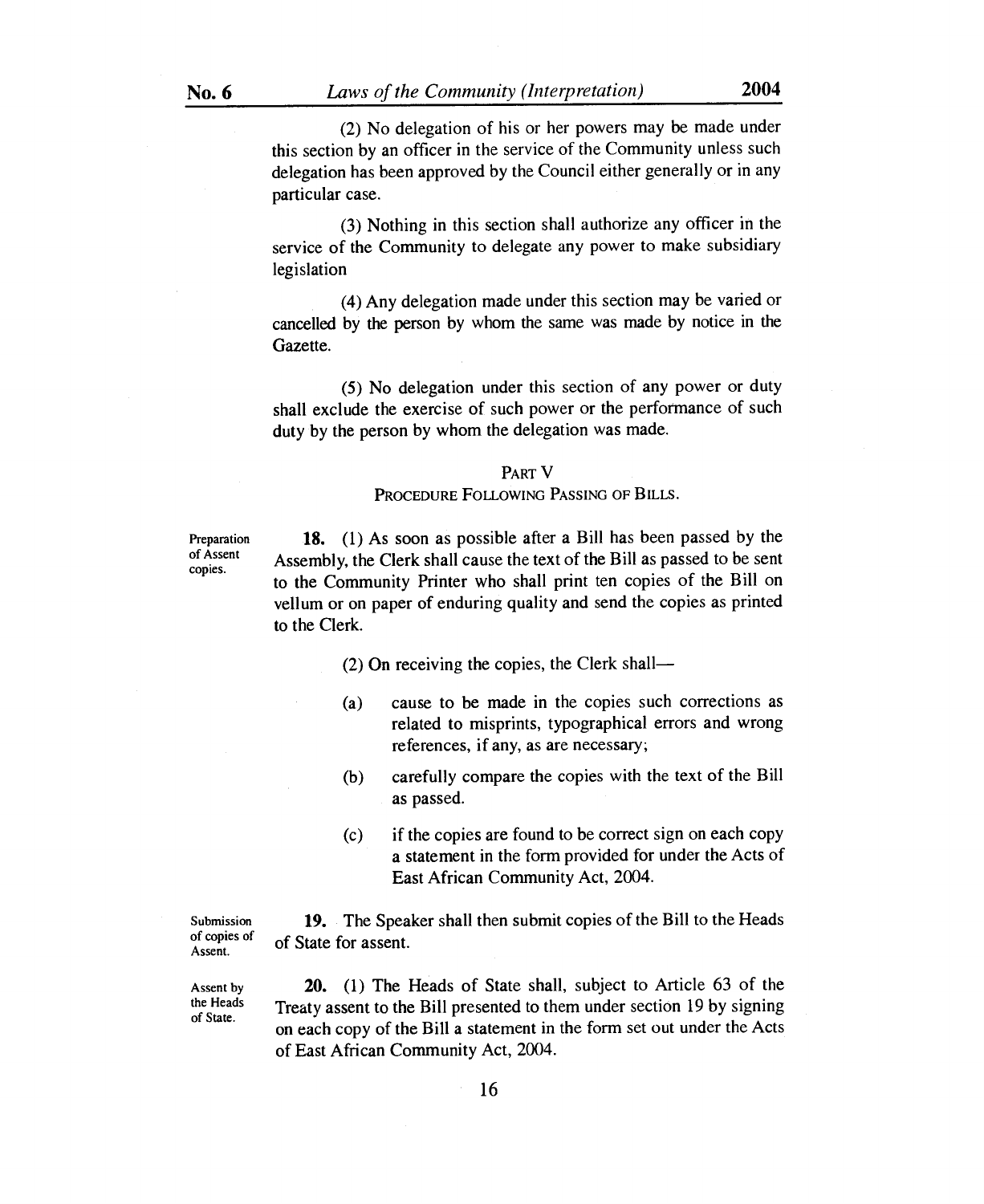(2) A bill shall become an Act of the East African Community on the signatures by the Heads of State of the first of the copies referred to in subsection (1).

21. Where the Bill has been returned to the Assembly under Presentation article 63 of the Treaty and the Assembly has reconsidered the Bill and  $\frac{60 \text{ m/s}}{60 \text{ s}}$ passed it again, the Speaker shall present the Bill for the second time under Articles 63 to the Heads of State for assent.

22. (1) Acts shall be numbered consecutively in the order in Numbering. which they become Acts and the numbering shall begin a fresh at the commencement of a calendar year.

(2) As soon as the Heads of State have signed a copy of an Act under section 20 or section 21, the Clerk shall cause the number of the Act to be entered on a copy of the Act.

23. (1) Where the procedure prescribed in section 18, 19, 20 and 21 purports to have been followed in relation to copies of an Act, the copies shall be deemed to be original copies of the Act and shall be conclusive evidence of the terms of the Act, its number and date of assent.

(2) Two of the original copies of each Act under this section shall be retained by the Heads of State and one each of the other three shall be deposited with the Speaker, the President of the East African Court of Justice and the Secretary General.

24. (1) The Secretary General shall cause every Act to be Publication. published by the Community Printer as soon as possible after the Heads of States assent has been signified and shall be published.

- (a) with the omission of the statements contained in the original copies by virtue of sections 18, 20 and 21 of this Act;
- (b) with the insertion of a statement of the date on which the Heads of State's assent was signified.

(2) A copy of any Act other than an original copy purported to have been printed or published by the Community Printer shall be *prima facie* evidence of the terms of the Act, its number and the date of assent.

**Original** copies of Act assented by the Heads of State.

of the Treaty.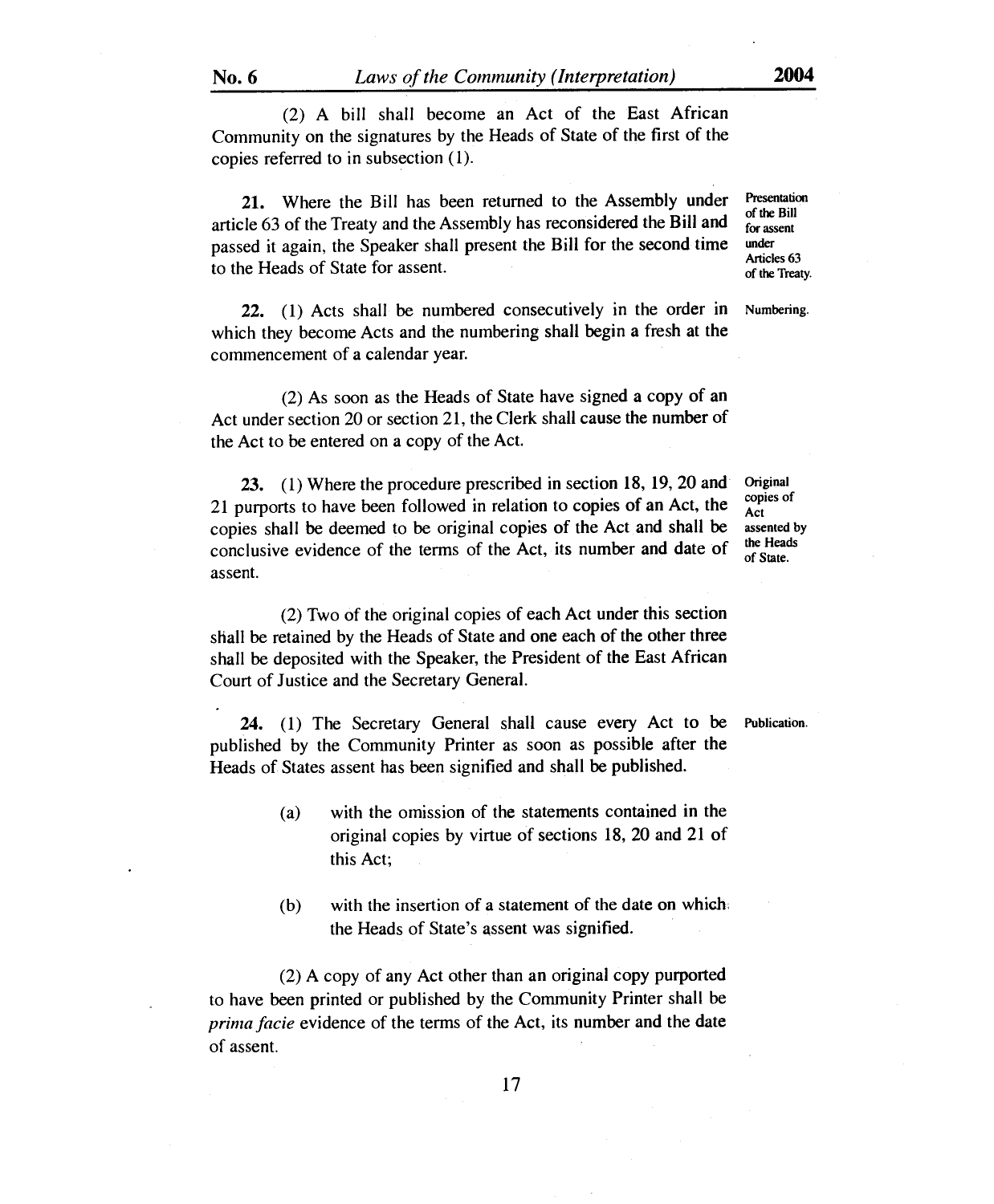### PART VI

### PROVISIONS REGARDING SUBSIDIARY LEGISLATION.

Publication subsidiary legislation. 25. All subsidiary legislation shall, unless it is otherwise expressly provided in any Act, be published in the Gazette and shall be judicially noticed.

> 26. Any subsidiary legislation published in the Gazette shall come into force on the date of such publication or, if it is provided either in the subsidiary legislation or in an Act that such subsidiary legislation or any provisions of it shall come into force on some other date, such subsidiary legislation or those provisions of it shall, subject to section 25, come into force on that date.

> 27. Any subsidiary legislation may be made to operate retrospectively to any date, not being a date earlier than the commencement of the Act under which it is made but so, however, that no person shall be made or become liable to any penalty whatsoever in respect of any act committed or of the failure to do anything before the date on which such subsidiary legislation is published in the Gazette.

> 28. Where any Act confers powers to make any subsidiary legislation, words and expressions used in the subsidiary legislation shall, except where a contrary intention appears, have the same meaning as in the conferring the power, and any reference in such subsidiary legislation to "the Act" shall be construed as a reference to the Act under which the legislation is made.

29. An Act done under subsidiary legislation shall be deemed to be done under the Act under which the subsidiary legislation was made.

30. Any subsidiary legislation may be cited by reference to the short title, if any, or by reference to the number of the notice under which it appeared in the Gazette.

31. Sections 41, 42, 43, 44, 45 and 46 shall apply to any subsidiary legislation which is revoked or amended by other subsidiary legislation as they apply to the repeal or amendment of enactment by Acts.

32. Where any Act confers powers on any authority to make subsidiary legislation, the following provisions shall, unless a contrary intention appears, have effect with reference to the making of such subsidiary legislation-

Acts done under subsidiary legislation deemed done under enabling Act.

Citation of subsidiary legislation.

Revocation, and amendment of subsidiary legislation.

Provisions with respect to powers to make subsidiary legislation.

of

Commencement of subsidiary legislation.

Retrospective operation of subsidiary legislation.

Construction of subsidiary legislation.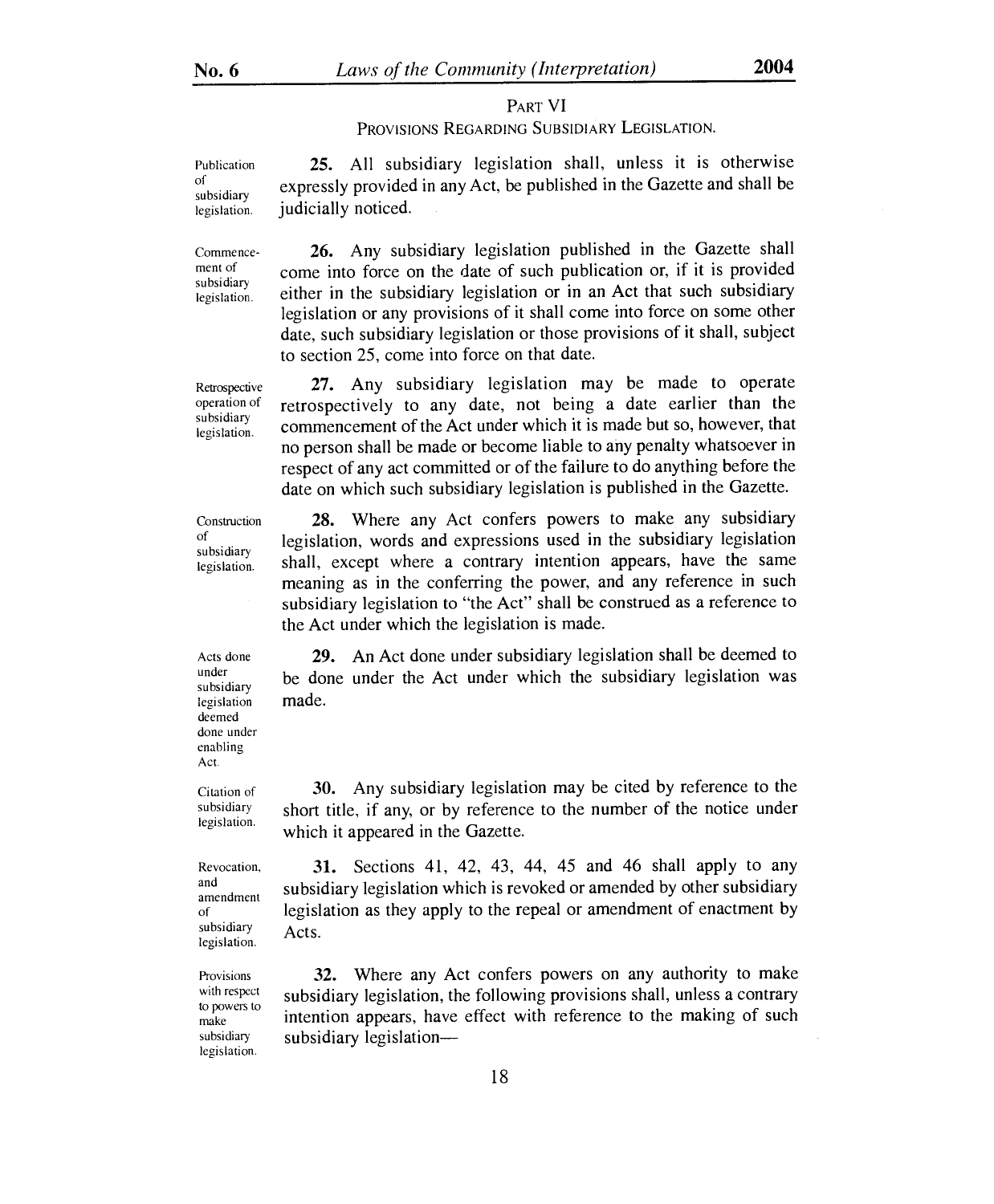- (a) when any subsidiary legislation purports to be made in exercise of a particular power or powers, it shall be deemed also to be made or issued in exercise of all other powers enabling it to be made;
- (b) any provision of any subsidiary legislation which is inconsistent with any provision of any Act shall be void to the extent of the inconsistency;
- (c) subsidiary legislation may at any time be amended by the same authority and in the same manner by and in which it is made except where such authority has been replaced wholly or in part by another authority, the power conferred upon the original authority may be exercised by the replacing authority concerning all matters or things within its jurisdiction as if it were the original authority;
- (d) where any Act confers powers on any authority to make subsidiary legislation for any general purpose, and also for any special purposes incidental to it, the enumeration of the special purposes shall not be deemed to derogate from the generality of the powers conferred with reference to the general purpose;
- (e) (i) there may be annexed to the breach of any subsidiary legislation such penalty, not exceeding United States dollars one thousand or such term of imprisonment not exceeding two years, or both as the authority making the subsidiary legislation may think fit;
	- (ii) for higher penalties in respect of repeated contravention; or
	- (iii) the forfeiture by order of the court of any property used in connection with the offence.

33. (1) Where any Act confers power on any person to make Fees. subsidiary legislation, and provisions may be made by such subsidiary legislation in respect of fees or other charges, such subsidiary legislation may provide for all or any of the following matters—

- (a) specific fees or charges;
- (b) maximum or minimum fees or charges;
- (c) maximum and minimum fees or charges;
- *(d) ad valorem* fees or charges;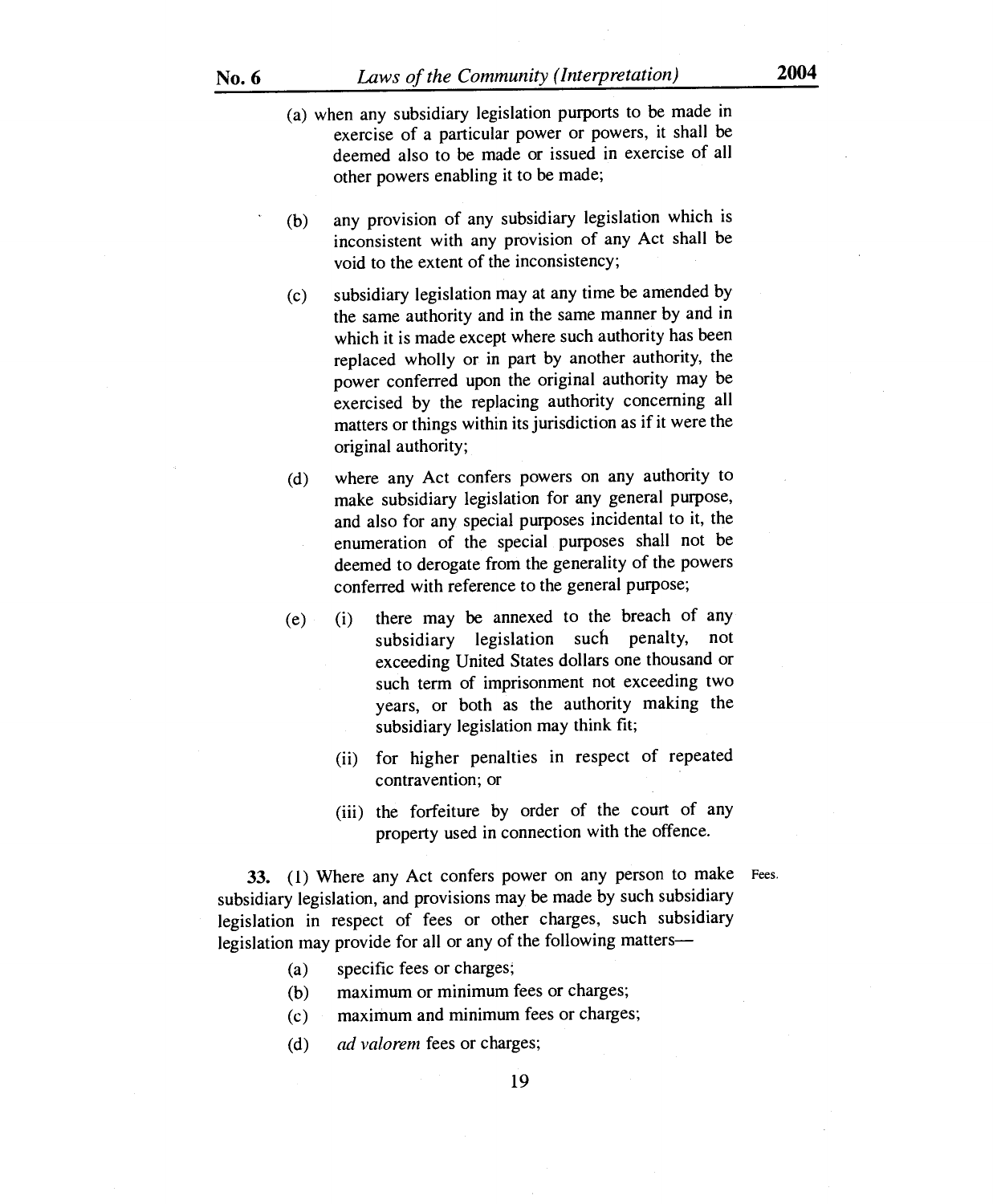- (e) the payment of fees or charges either generally or under specified circumstances; and
	- (f) the reduction, waiver or refund, in whole or in part, of any such fees or charges, either upon the happening of a certain event or in the discretion of a specified person.

(2) Where any reduction, waiver or refund, in whole or in part, of any fee or charge is provided for, such reduction waiver or refund may be expressed to apply or be applicable either generally or specifically—

- (a) in respect of certain matters of transactions or classes of matters or transactions;
- (b) in respect of certain documents or class of documents;
- (c) when any event happens or ceases to happen;
- (d) in respect of certain persons or classes of persons; or
- (e) in respect of any combination of such matters, transactions, documents, events or persons, and may be expressed to apply or be applicable subject to such conditions as may be specified in the subsidiary legislation or in the discretion of any person specified in it.

Relationship with parent legislation. 34. (1) A reference in an enactment to a written law is to be construed so as to include a reference to any subsidiary legislation made under that written law.

> (2) An act done under a subsidiary legislation is to be treated as done under the written law under which the subsidiary legislation was made.

### PART VII

PROVISIONS AS TO ENACTMENT AND OPERATION OF ENACTMENT.

Acts to be public Acts. 35. Every Act shall be deemed to be a public Act unless the contrary is expressly provided in the Act and shall be judicially noticed as such.

Sections to substantive 36. Every section of an Act take effect as a substantive enactment without introductory words.

Act may be 37. An Act may be amended or repealed in the same session of altered or the Assembly as that in which it was passed. repealed.

be

enactment.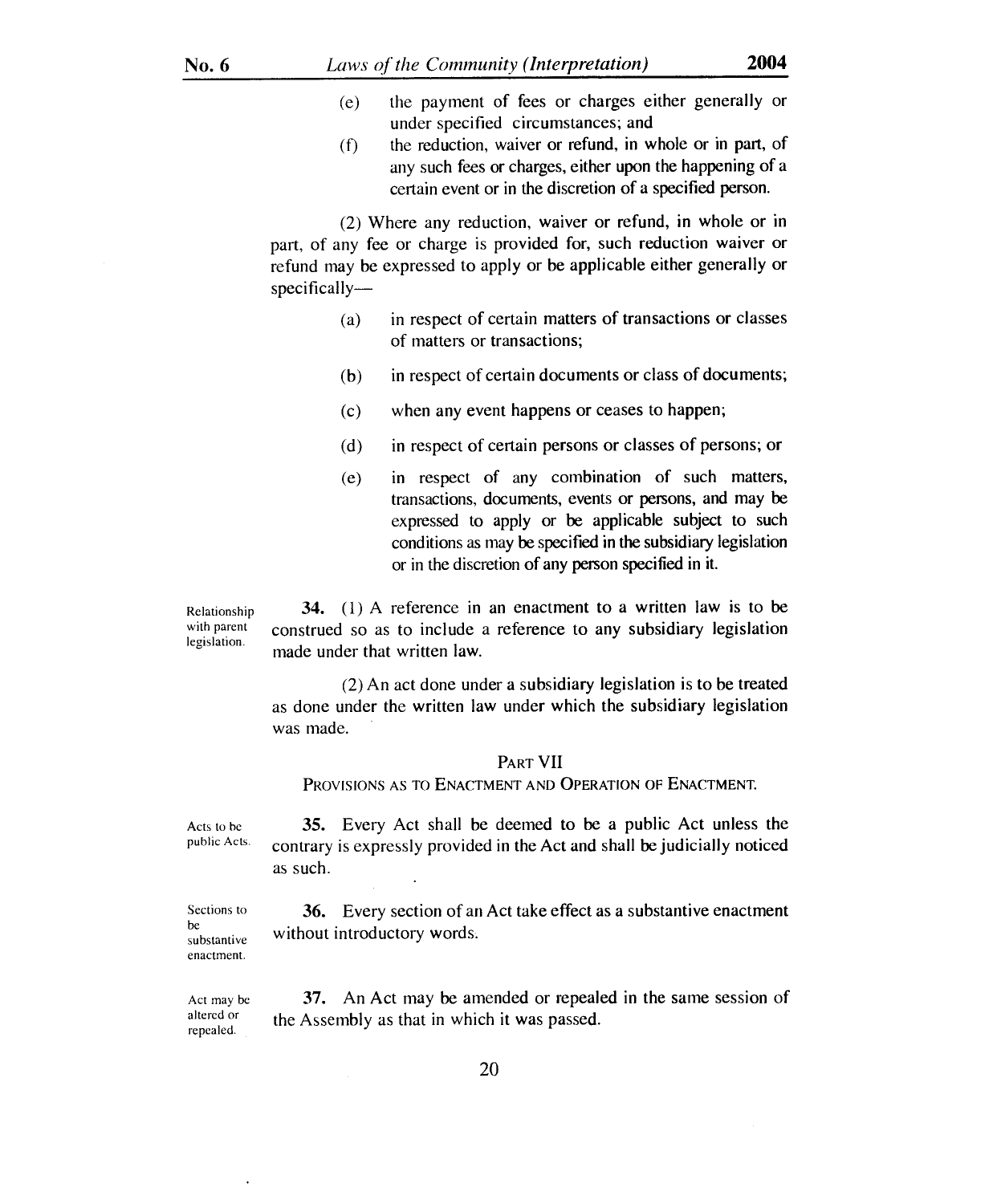38. (1) The long title and the preamble to an enactment law Preambles forms part of the enactment and shall be construed as intended to assist  $\frac{d}{s_{\text{chedules}}}\$ in explaining its purport and object.

(2) An Appendix or schedule or a table in enactment together with any notes to it, forms part of that enactment.

39. (1) The headings to the Parts, divisions and subdivisions into Headings,  $\frac{1}{2}$ which an enactment is divided form part of that enactment. notes and

(2) A marginal note or shoulder notes or footnotes to any provision of an enactment shall be taken not to be part of that enactment.

40. Punctuation forms part of an enactment and regard may be Punctuation. had to it in construing that enactment.

### PART VIII

# AMENDMENT AND REPEAL OF WRITTEN LAW.

41. Where one Act amends another Act, the amending Act shall, so far as it is consistent with the amended Act and unless the contrary intention appears, be construed as one with the amended Act.

42. Where an enactment which has been amended by any other enactment is repealed, such repeal shall include the repeal of all those provisions of such other enactment by which the first-mentioned enactment was amended.

43. Where an enactment repeals an enactment that repeal does Repeal of repeal of the property repeal repeal. not revive any enactment, or rule of unwritten law previously repealed unless words are added reviving it.

44. Where an enactment repeals an enactment and substitutes provisions for the repealed enactment, the repealed enactment remains in force until the substituted provisions come into force.

45. Where an enactment repeals and re-enacts another Effect of re-<br>enacted enacted enactment, with or without modification—

> (a) a reference in other enactment to the repealed enactment is to be construed as a reference to the enactment as re-enacted;

Construction of amending Act with amended Act.

Repeal of enactment as amended.

Repeal and substitution.

provisions.

footnotes.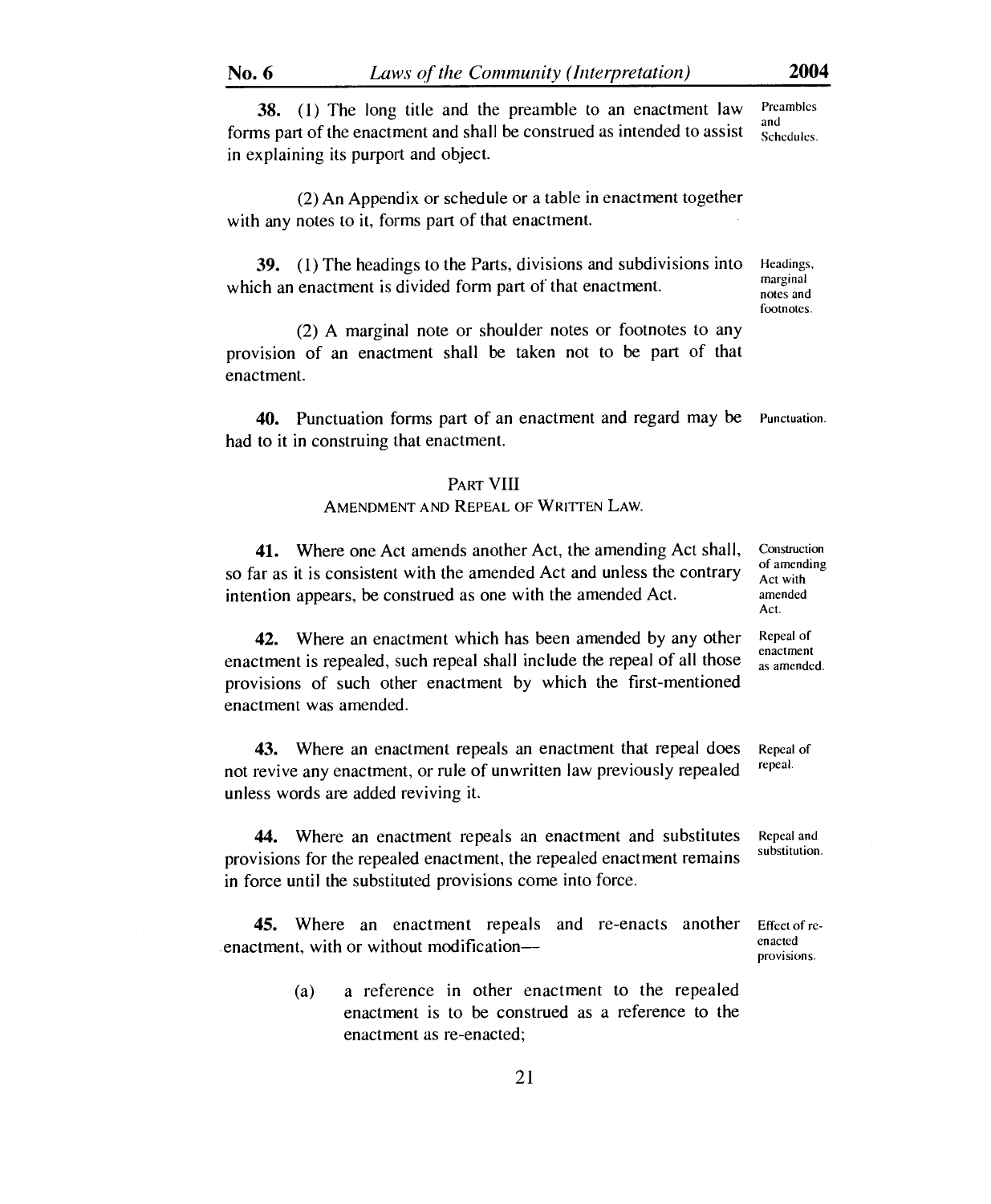| No. 6                                 |                                                                                                                     | 2004<br>Laws of the Community (Interpretation)                                                                                                                                                                                                                                                                                      |  |
|---------------------------------------|---------------------------------------------------------------------------------------------------------------------|-------------------------------------------------------------------------------------------------------------------------------------------------------------------------------------------------------------------------------------------------------------------------------------------------------------------------------------|--|
|                                       | (b)                                                                                                                 | every bond and security given by a person appointed<br>under the repealed or revoked enactment shall remain<br>in force and all books, papers and things used under it<br>shall continue to be used so far as they are consistent<br>with the substituted enactment;                                                                |  |
|                                       | (c)                                                                                                                 | all offices constituted, and appointments of officers<br>made under the repealed enactment, and in existence<br>at the commencement of the re-enactment, continue as<br>if constituted or made under the re-enacted enactment;                                                                                                      |  |
|                                       | (d)                                                                                                                 | all councils, corporations, boards, tribunals, commissions<br>or other bodies constituted, and all elections and<br>appointments of their members made, under the repealed<br>enactment, and in existence at the commencement of the<br>re-enacted enactment, continue as if constituted or made<br>under the re-enacted enactment; |  |
|                                       | (e)                                                                                                                 | all proceedings taken under the repealed enactment<br>shall be continued under and in conformity with the<br>re-enacted enactment, so far as it is consistent with<br>that enactment.                                                                                                                                               |  |
| Effect of<br>repealing<br>provisions. | (1) Where an enactment repeals an enactment, that repeal<br>46.<br>does not, unless the contrary intention appears- |                                                                                                                                                                                                                                                                                                                                     |  |
|                                       | (a)                                                                                                                 | revive anything not in force or existing at the time at<br>which the repeal takes effect;                                                                                                                                                                                                                                           |  |
|                                       | (b)                                                                                                                 | affect the previous operation of the repealed<br>enactment or anything duly done or suffered under<br>that enactment;                                                                                                                                                                                                               |  |
|                                       | (c)                                                                                                                 | affect any right, title, interest, status, privilege,<br>obligation or liability acquired, accrued or incurred<br>under the repealed enactment prior to the repeal;                                                                                                                                                                 |  |
|                                       | (d)                                                                                                                 | affect any penalty, forfeiture or punishment incurred<br>or liable to be incurred in respect of an offence<br>committed against that enactment;                                                                                                                                                                                     |  |

(e) affect any investigation, legal proceeding or remedy in respect of any such right, title, interest, status, privilege, obligation or liability, or penalty, forfeiture or punishment.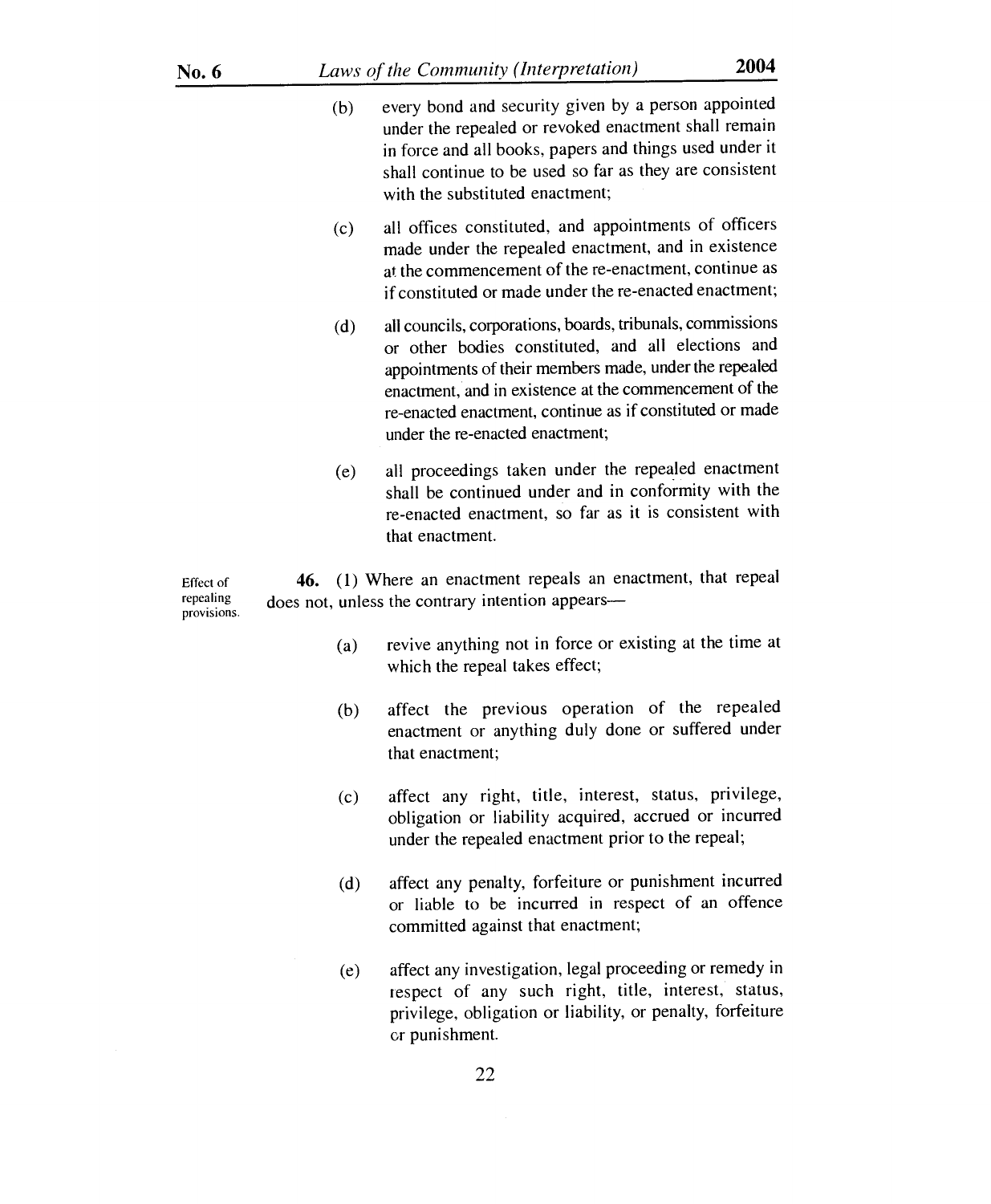(2) An investigation, legal proceeding or remedy mentioned in subsection (1) (e) may be instituted continued or enforced, and such a penalty forfeiture or punishment may be imposed as if the enactment had not been repealed.

(3) Nothing in this section authorizes the continuance in force after the repeal of an enactment of any subsidiary legislation made under that enactment unless expressly continued in force by the repealing enactment.

(4) The inclusion in the repealing provisions of an enactment of an express saving with respect to the repeals effected by it, does not prejudice the operation of this section with respect to the effect of those repeals.

(5) This section applies with respect to an enactment that expires or ceases to have effect as if that enactment has been repealed.

#### PART IX

### STATUTORY POWERS AND DUTIES.

47. Where an enactment confers a power or imposes a duty, the power may be exercised and the duty shall be performed from time to time as occasion requires.

48. Where an enactment confers a power or imposes a duty on the holder of a public office as such, the power may be exercised and the duty shall be performed by the person for the time being lawfully holding, acting in, or performing the function of that office.

49. Where an enactment confers upon a person power to do or enforce the doing of any act or thing, all such powers shall also be deemed to be conferred on the persons as are reasonably necessary to enable him or her to do or to enforce the doing of the act or thing.

50. (1) Where an enactment confers power upon a person to issue, grant, give or renew any licence, registration, lease, right, authority, approval, permit, or exemption, the person so empowered shall have a discretion either to issue, grant, give or renew or to refuse to issue, grant, give or renew such licence, registration, lease, right, authority, approval permit, or exemption.

(2) Nothing in this section shall affect any right which may be conferred' by any enactment upon a person to appeal against a refusal to issue, grant, give or renew any licence registration, lease, right authority approval, permit or exemption.

Exercise of power and duties.

Reference of holder of office includes successors.

Construction of enabling words.

Power to issue licence, discretionary.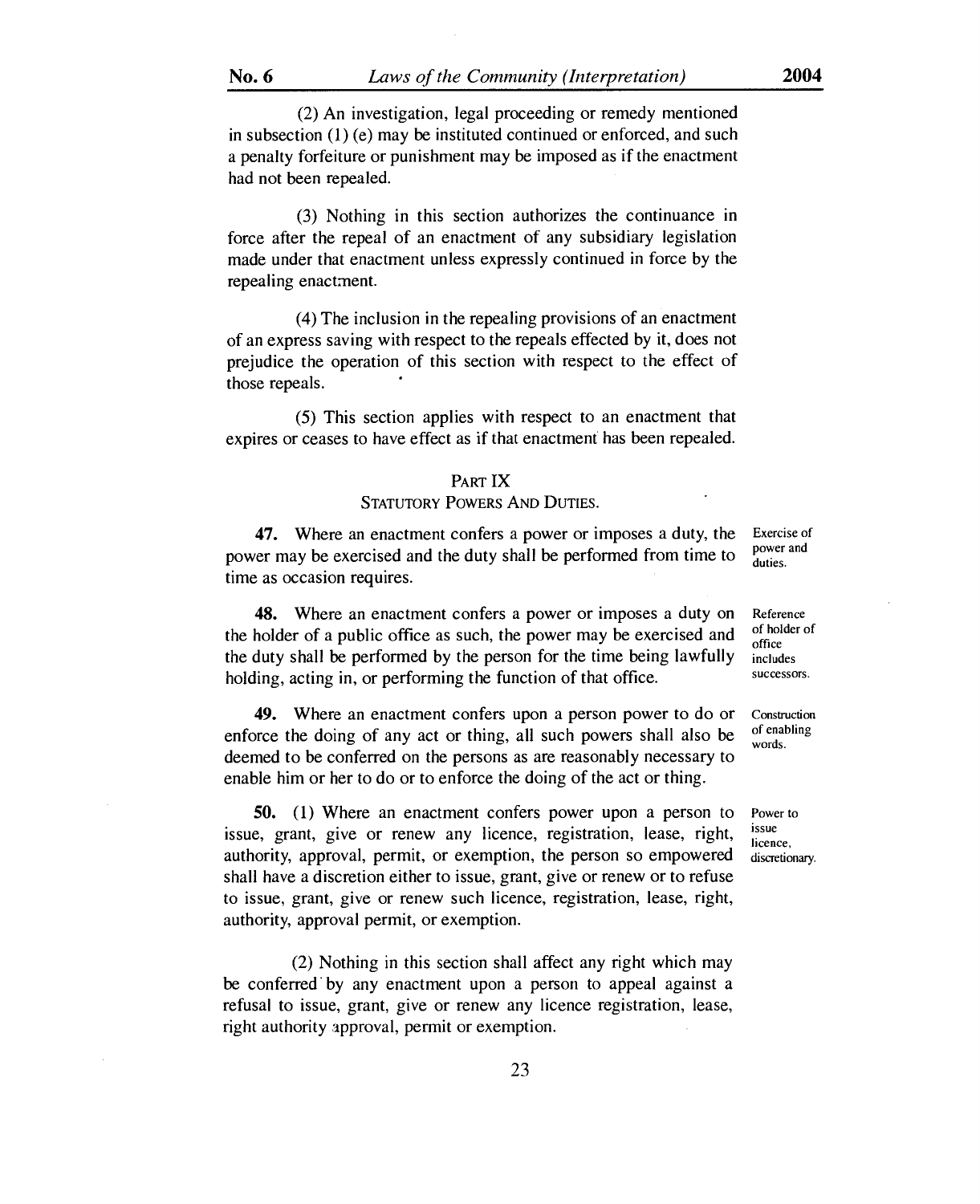Power to **51.** (1) Where an enactment confers a power or imposes a duty appoint appoint upon a person to make an appointment to an office or position, power to including an acting appointment, the person having such power or duty suspend.  $shall$  also have the power—

- (a) to remove or suspend a person so appointed to an office or position, and to re-appoint or reinstate, any person appointed in exercise of such power or duty;
- (b) where a person so appointed to an office or position is suspended or unable, or expected to become unable, for any other cause to perform the functions of such office or position, to appoint a person to act temporarily in place of the person so appointed during the period of suspension or inability, but a person shall not be appointed to so act temporarily unless he or she is eligible and qualified to be appointed to the office or position; and
- (c) to specify the period for which any person appointed in exercise of such a power or duty shall hold his or her appointment.

(2) For the purposes of paragraph (b) of subsection (1) "cause" includes—

- (a) illness;
- (b) temporary absence;
- (c) conflict of interest.

(3) The validity of anything done by a person purporting to act under an appointment made under paragraph (c) of subsection (1) shall not be called in question on the ground that occasion for his or her appointment had not arisen or had ceased.

(4) Where an enactment confers a power or imposes a duty upon a person to make an appointment to an office or position and that power or duty is exercisable only upon the nomination or recommendation, or is subject to the approval, concurrence, or consent of some other person, then the powers conferred by paragraphs (a) to (c) of subsection (1) shall only be exercisable upon such nomination or recommendation or subject to such approval, concurrence, or consent.

(5) Nothing in this section affects the tenure of office or position of any person under the express provisions of any written law.

Appointments by name or office.

52. (1) Where an enactment confers a power or imposes a duty upon a person to appoint or designate a person to—

(a) perform any function;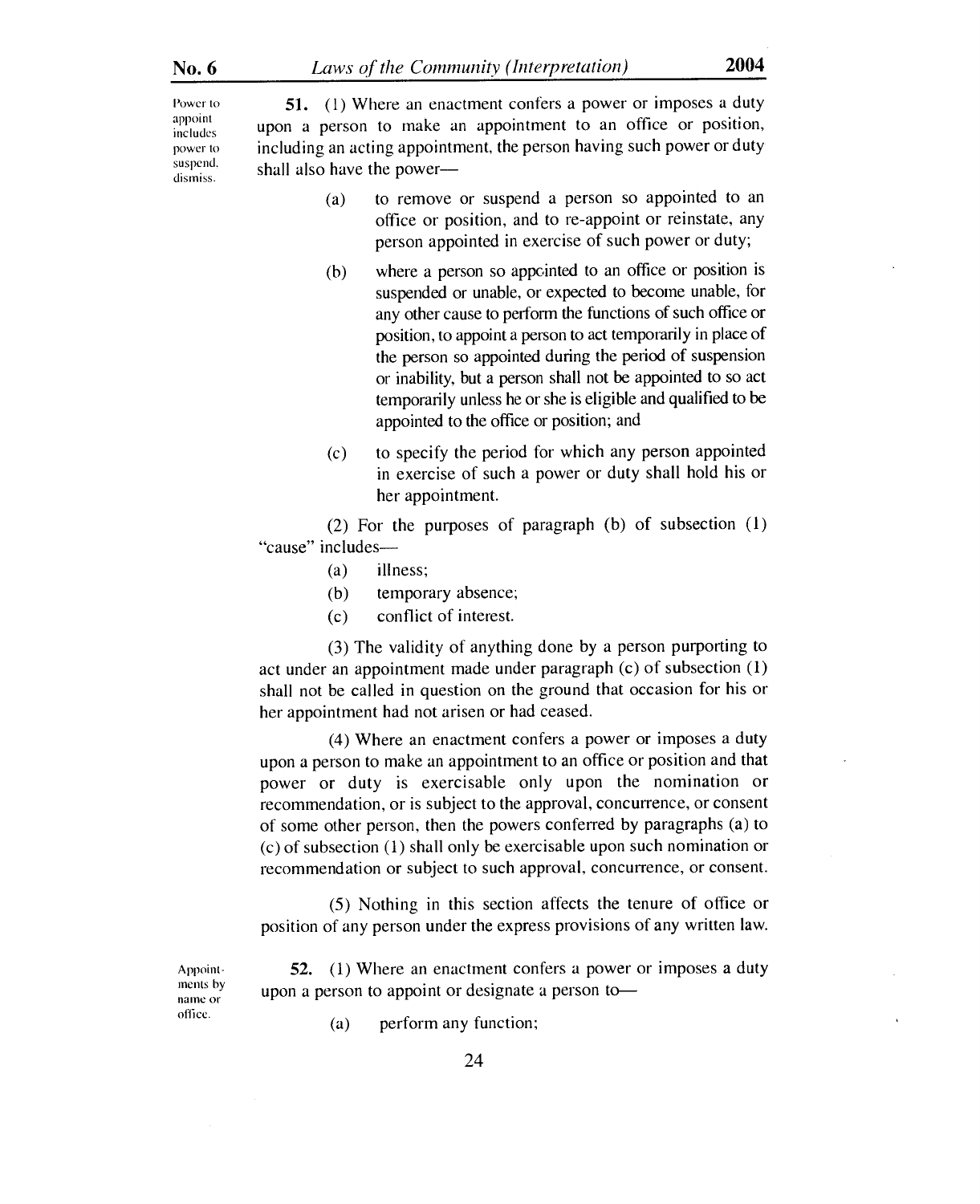- (b) be a member of any board, tribunal, commission, committee, council, or other similar body, whether corporate or unincorporate;
- (c) be or do any other thing,

that person may make the appointment or designation either by appointing or designating a person by name or by appointing or designating the holder of an office by the term designating his or her office; and any such appointment or designating of the holder of an office shall be construed as the appointment or designation of the person from time to time holding, acting in, or lawfully performing the functions of the office.

(2) Where by or under any Act power is conferred on any person or authority to appoint any board, commission, committee or similar body, such person or as the case may be contrary intention appears, appoint or provide, by regulations, for the appointment of Chairperson or deputy Chairperson and a secretary of the board, commission, committee or similar body.

**53. (1)** Where an enactment confers or imposes a function upon a body or number of persons consisting of not less than three persons, the function may be performed by a majority of those persons.

Power of majority, quorum.

(2) Where an enactment establishes a board, commission, committee, council or other similar body consisting of 3 or more members—

- (a) a quorum is constituted at a meeting of the board, commission, committee, council or other similar body by number of members of the body equal to-
	- (i) at least one-half of the number of members provided for in the enactment if that number is a fixed number; and
	- (ii) if the number of members provided for by the enactment is not a fixed number but is within a range having a maximum or minimum, at least one-half of the number of members in office;
- (b) an act or thing done by majority of the members of those present at a meeting, if the members present constitute a quorum, shall be deemed to have been done by the body.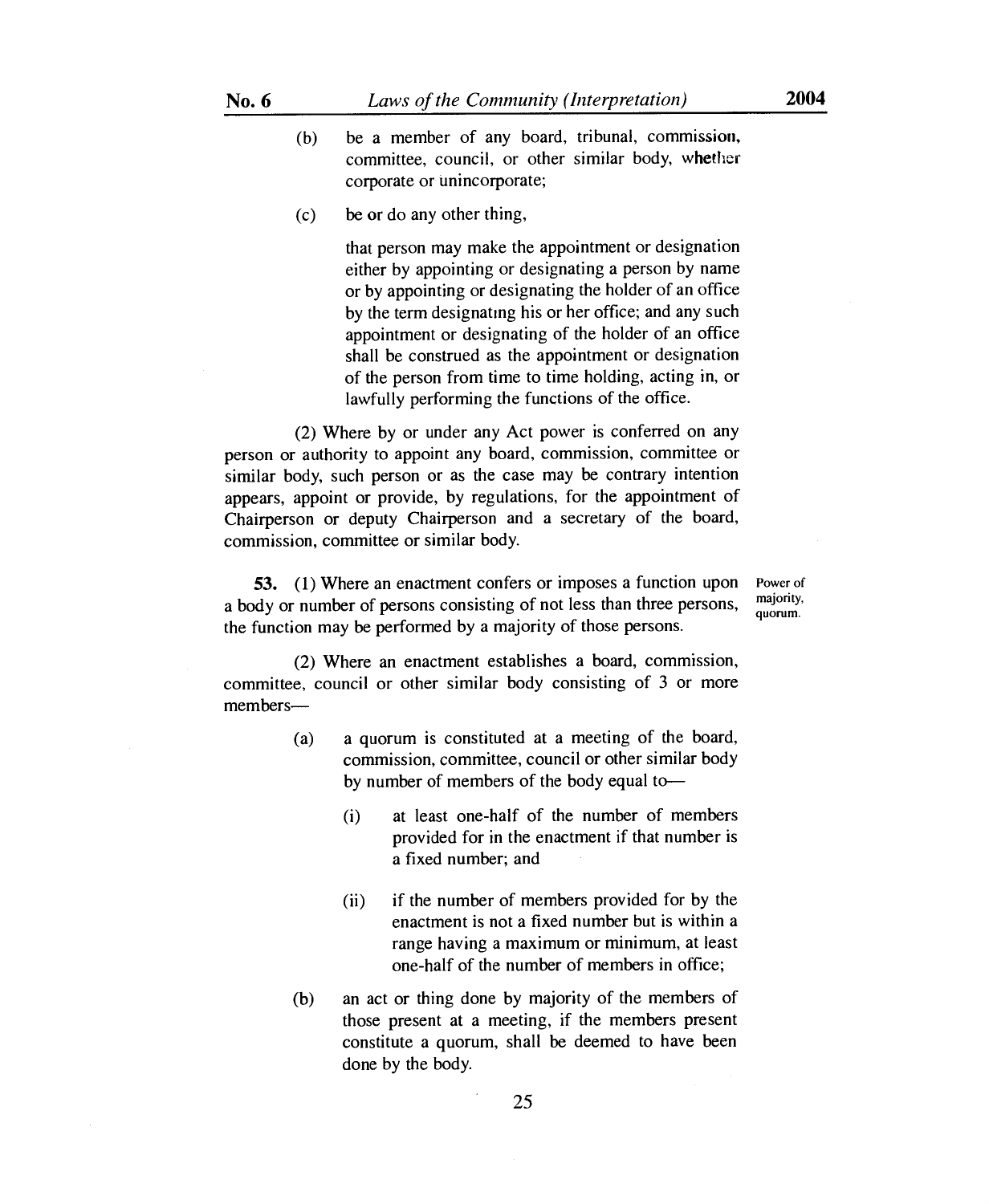| No. 6                                   | Laws of the Community (Interpretation)                                                                                             |  |
|-----------------------------------------|------------------------------------------------------------------------------------------------------------------------------------|--|
| Exercise of                             | <b>54.</b> Where an enactment confers a power or imposes a duty upon                                                               |  |
| power may<br><sub>be</sub><br>corrected | a person to do any act or thing of an administrative or executive<br>character or to make any annointment the nower or duty may be |  |

be a person to do any act of thing of an administrative of executive<br>corrected. character or to make any appointment, the power or duty may be exercised or performed as often as is necessary to correct any error or omission in any previous purported exercise or performance of the power or duty, notwithstanding that the power or duty is not in general capable of being exercised or performed from time to time.

Effect of appointment when retiring officer on leave.

"May" imports discretion, "shall" is imperative. it shall be lawful for another person to be appointed substantively to that office.

55. Wien a substantive holder of any office created Lnder any Act is on leave of absence pending relinquishment of his or her office,

56. (1) Where in any enactment the word "may" is used in conferring a power, such word shall be interpreted to imply that the powers so conferred may be exercised or not, it discretion.

(2) Where in any enactment the word "shall" is used in conferring a function, such word shall be interpreted to mean that the, function so conferred must be performed.

(3) Where in any enactment the word "must" is used in conferring a function such word shall be construed as intended to impose an obligation the breach of which does not result in penal consequence.

Power of board, etc, not affected by vacancy or certain defects.

57. Where a board, tribunal, commission, committee, council or other similar body whether corporate or unincorporate, is established by an enactment, the powers of such a body shall not be affected by—

- (a) any vacancy in the membership of the body;
- (b) any defect afterwards discovered in the appointment or qualification of a person purporting to be a member of the body;
- (c) a minor irregularity in the convening or conduct of a meeting of the body; or
- (d) the presence or participation at a meeting of a person not entitled to be present or participate.

Exercise of certain powers by delegate.

58. Where under any enactment the performance of a function by a person is dependent upon the opinion, belief, or state of mind of that person in relation to a matter and that function has been delegated under an enactment, the function may be performed by the delegate upon the opinion, belief, or state of mind of the delegate in relation to that matter.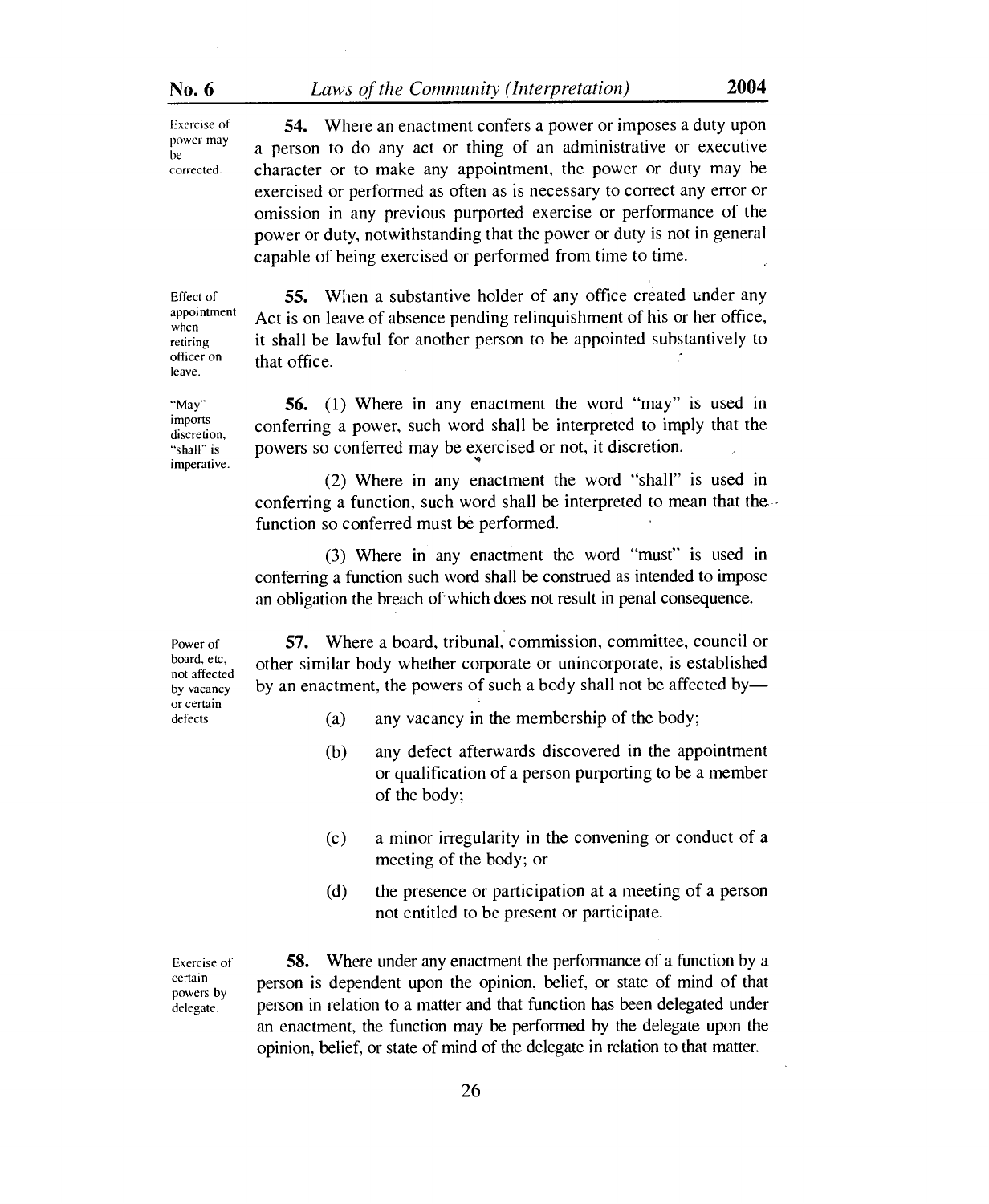### PART X GENERAL PROVISIONS REGARDING TIME AND DISTANCE.

59. (1) Where any expression of time occurs in any enactment, the time referred to shall, unless the contrary is expressly provided, **be**  held to signify, in relation to any Partner State, the standard time adopted for that Partner State.

(2) In an enactment, the expression "standard time" means exactly 3 hours later than Greenwich Mean Time.

60. Where any thing required to be done by or under any enactment and no time is specified within which such thing shall be done, such thing shall be done without unreasonable delay, and as often as due occasion arises. Provision

61. (1) Where an enactment confers power upon a person to delegate the exercise of any power or the performance of any duty conferred or imposed upon him or her under a written law—

- (a) such a delegation shall not preclude a person so delegating from exercising or performing at any time a power or duty so delegated;
- (b) such a delegation may be made subject to such conditions, qualifications, limitations or exceptions as the person so delegating may specify;
- (c) if the delegation may be made only with the approval of some person, such delegation and any amendment of the delegation, may be made subject to such conditions, qualification, limitations or exceptions as the person whose approval is required may specify;
- (d) such a delegation may be made to a specified person or to persons of a specified class, or may be made to the holder or holders for the time being of a specified office or class of offices;
- (e) such a delegation may be amended or revoked by instrument in writing signed by the person so delegating;
- (f) in the case of a power conferred upon a person by reference to the term designating an office, such a delegation shall not cease to have effect by reason only of a change in the person lawfully holding, acting in or performing the functions of that office.

where no time is specified for doing act.

Construction of power to delegate.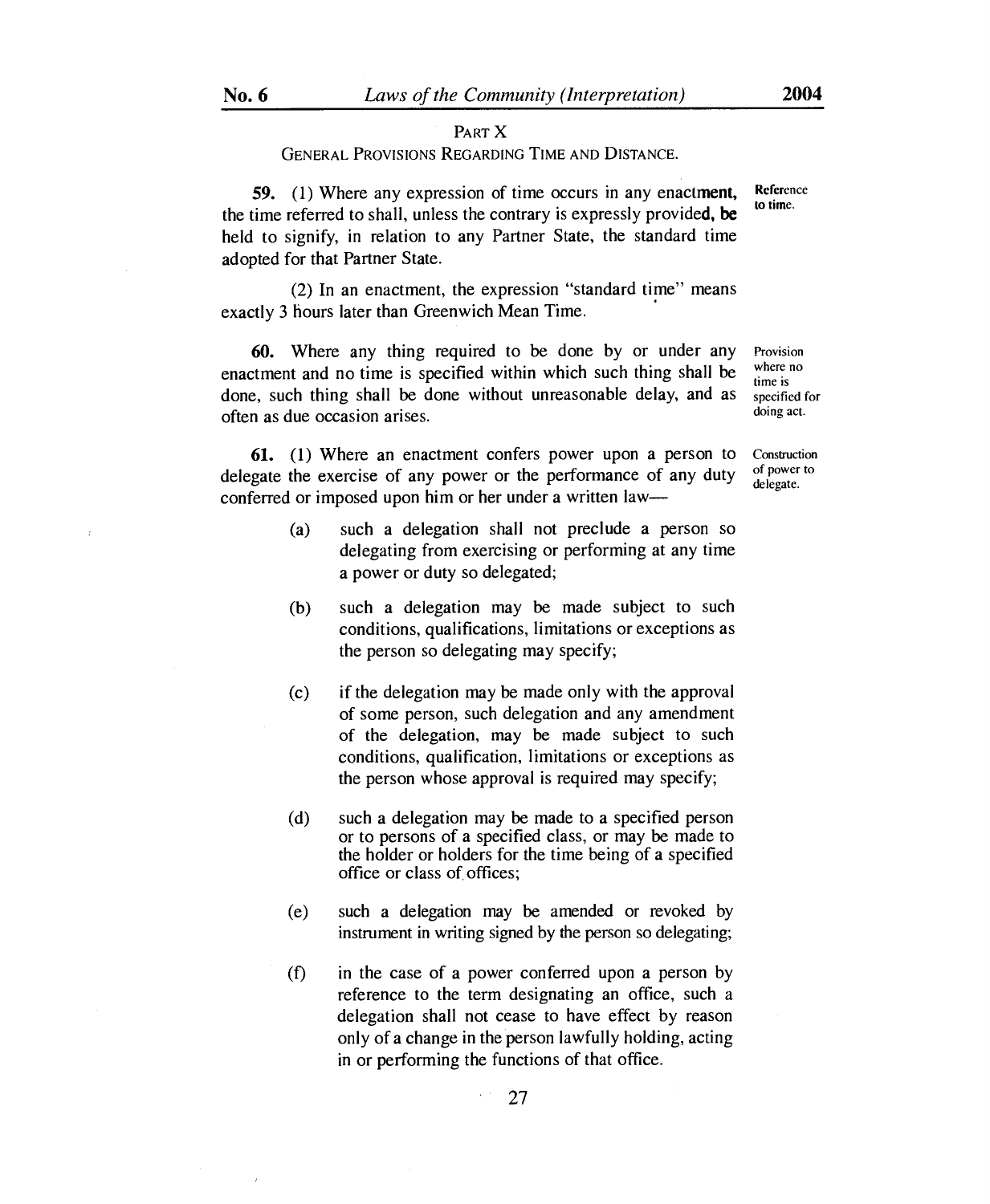(2) The delegation of a power shall be deemed to include the delegation of any duty incidental to it or connected with it and the delegation of a duty shall be deemed to include the delegation of any power incidental to it or connected with it.

(3) Where under a written law an act or thing may, or is required to be done to, by reference to or in relation to, a person and that person has been under a written law delegated a relevant function conferred or imposed on him or her with respect to or in consequence of the doing of that act or thing, the act or thing shall be regarded as effectually done if done to, by reference to or in relation to the person to whom the said function has been delegated.

Computation 62. (1) The following provision has effect for the purpose of of time. computing time under any enactment—

- (a) a period of days from the happening of an event or the doing of any act or thing shall be deemed to be exclusive of the day in which the event happens or the act or thing is done;
- (b) where a period of time is expressed to begin on a particular day, that day is to be included in the period;
- (c) where period of time is expressed to be reckoned from, or after, a particular day, that day is not to be included in the period;
- (d) where a period of time is expressed to end on, or to continue to or to, be reckoned to, a particular day, that day it to be included in the period;
- $(e)$  where-
	- (i) the time for doing anything is limited, or a particular day is specified, by an enactment; and
	- (ii) that time expires on, or that time or day falls on, a Saturday or a Sunday or a public holiday, the thing may be done on the next day that is not a Saturday or a Sunday or a public holiday;
- (f) where a period of time set for the doing of anything does not exceed six days Sundays; and public holidays are not to be included in the computation of the period;
- *(g)* where a period of time is expressed as a number of "clear days", or as a number of days qualified by the expression "at least" or "not more than", both the first day and the last day expressed are to be excluded in the computation of the period.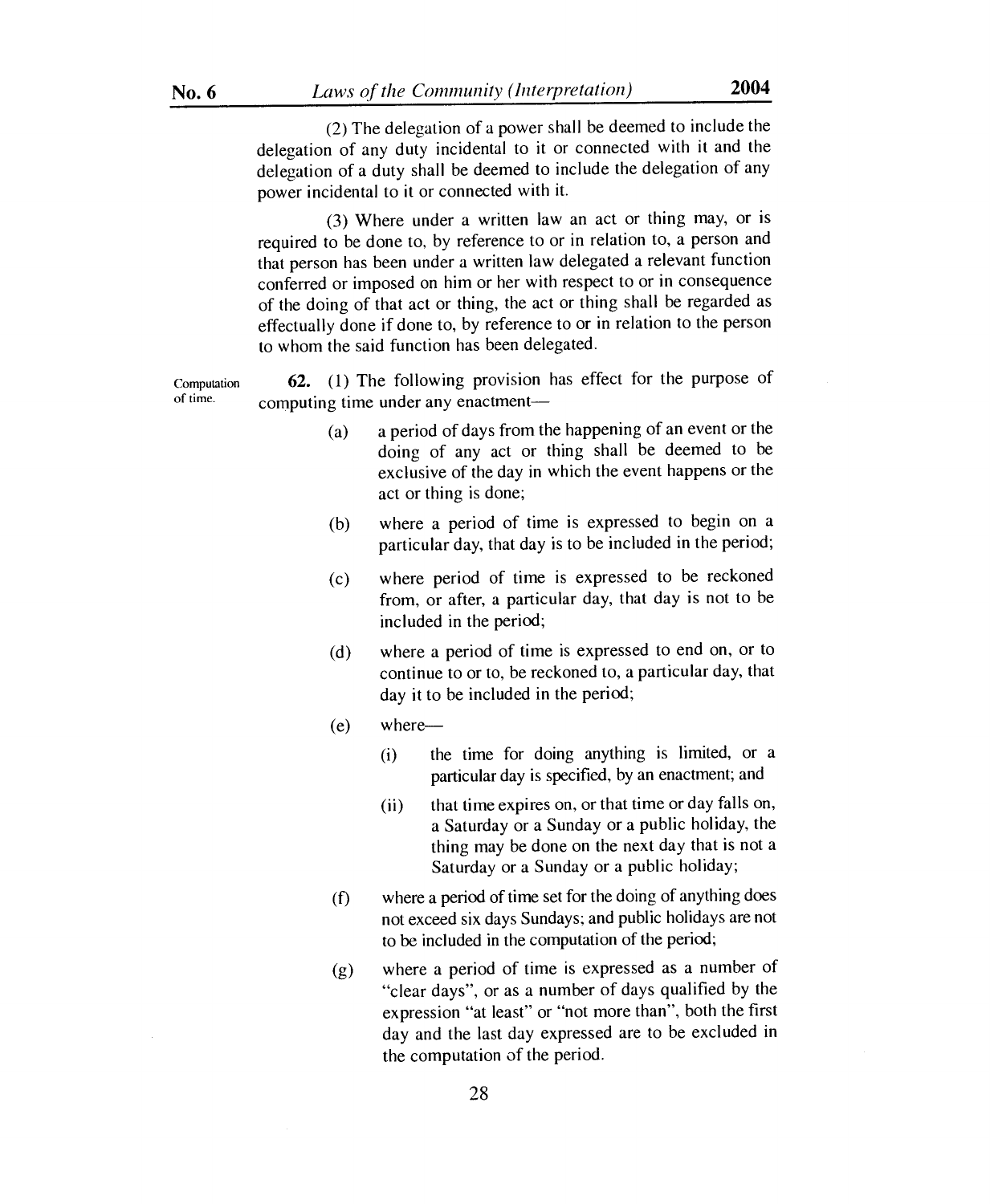**No. 6** *Laws of the Community (Interpretation)* **2004** 

(2) Where time is prescribed in any enactment for doing any act or taking any proceeding and power is given to a court or other authority to extend that time, that power may be exercised by the court or other authority although the application for the exercise of that power is not made until after the expiration of the time.

**63.** (1) A reference in an enactment to a year is to be construed Reckoning as a reference to a period of twelve months.

years and

(2) Subject to the Treaty, a reference in an enactment to a financial year is to be construed as a reference to a period of twelve months ending on thirtieth June in any year.

(3) A reference in an enactment to a month is to be construed as a reference to a month as directed by the Gregorian calendar.

(4) If a period indicated in an enactment begins on any date other than the day of any of the twelve months of the calendar year it is to be reckoned from the date on which it is to begin to the date in the next month numerically corresponding, less one, or if there is no corresponding date, to the last day of that month.

For example, a month beginning on 15th January ends on 14th February; a month beginning on 31st January ends on 28th February (or 29 (February in a leap year).

(5) If the indicated period is one of two, three or more months, it is to be reckoned from the date oh which it is to begin to the date numerically corresponding, less one, in the second, third or other successive month after that or, if there is no such corresponding date, to the last day of that month.

For example, a period of six months beginning on 15th August ends on 14th February; a period of six months beginning on 30th or 31st August ends on 28th February (or 29th February in a leap year).

64. For purposes of any enactment a person shall be regarded as having attained a given age at the beginning of the day on which the anniversary of his or her birth occurs and not on the previous day. Age.

65. In measuring any distance for the purposes of any enactment, the distance is to be measured in a straight line on a horizontal plane. Distance.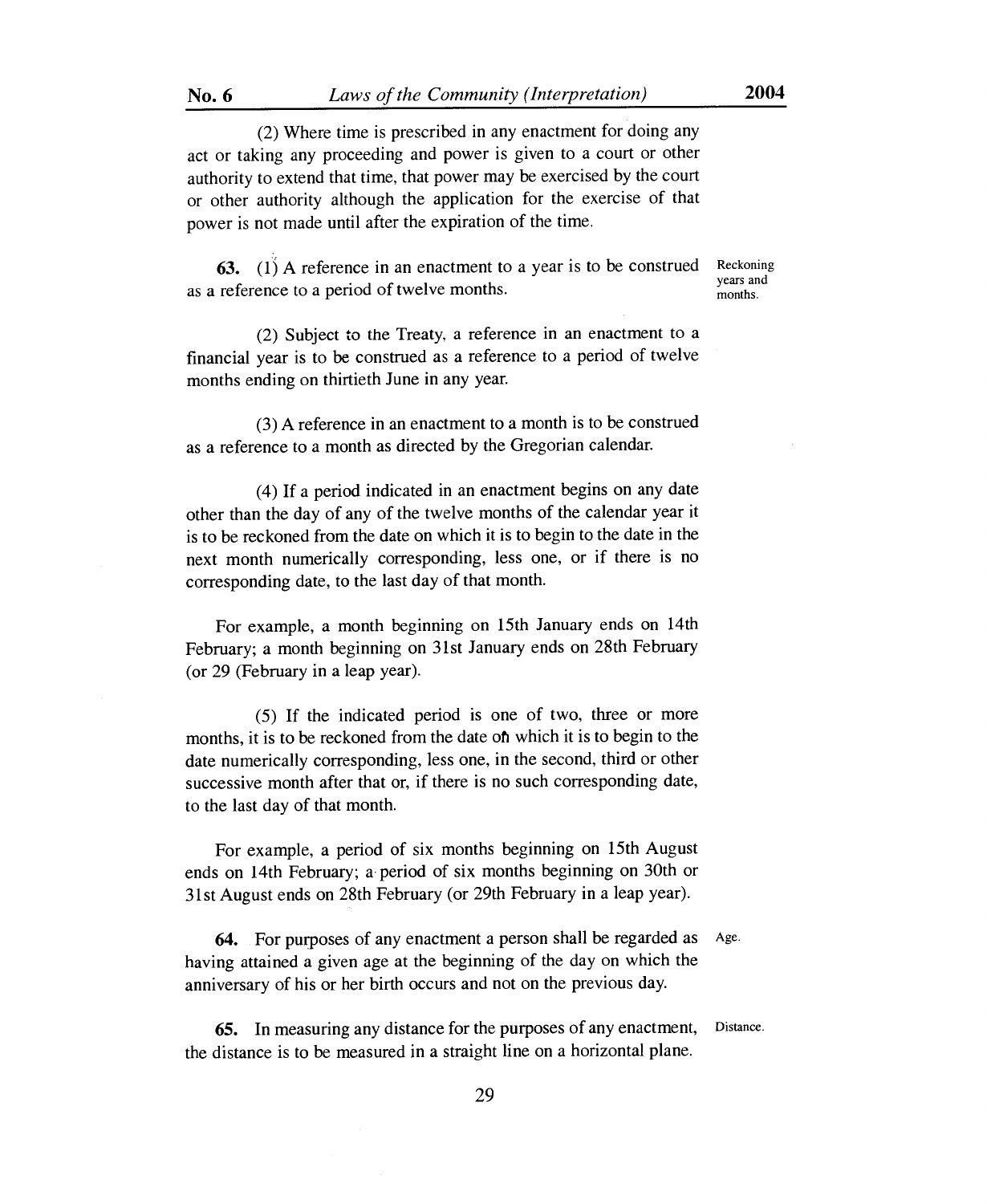### PART XI

GENERAL PROVISIONS REGARDING LEGAL PROCEEDINGS AND PENALTIES.

Ex-officio proceedings not to abate on death.

66. Any civil or criminal proceedings taken by or against any person by virtue of his or her office shall not be discontinued or abated by his or her death, resignation or absence of removal from office, but may be carried on by or against, as the case may be, the person for the time being holding that office.

Imposition of penalty not a bar to civil action.

Provisions as to offences under two or more laws.

67. The imposition of a penalty or fine by or under the authority of any enactment shall not, in the absence of express provision to the contrary, relieve any person from liability to answer for damages to any person injured.

68. Where any act constitutes an offence under two or more enactments the offender shall, unless the contrary intention appears, be liable to be prosecuted and punished under either or any of such laws, but shall not be liable to be punished twice for the same offence.

Amendment of penalty.

Penalties prescribed to be maximum penalties, but may be cumulative.

Provisions as to attempts.

Jurisdiction of courts in respect of offences.

69. Where an act constitutes an offence, and the penalty for such offence is amended between the time of the commission of such offence and conviction, the offender shall in the absence of express provision to the contrary, be liable to the penalty prescribed at the time of the commission of such offence.

70. (1) Where in any enactment a penalty is prescribed for an offence under that enactment, such provision shall, unless a contrary intention appears, mean that the offence shall be punishable by a penalty not exceeding the penalty prescribed.

(2) Where in any enactment more than one penalty is prescribed for an offence, the use of the word "and" shall, unless a contrary intention appears, mean that the penalties may be inflicted alternatively or cumulatively.

71. A provision in any enactment which constitutes an offence shall, unless a contrary intention appears, be deemed to provide also that an attempt to commit such offence shall be an offence under such provision, punishable as if the offence itself has been committed.

72. Subject to the express provisions of any Act, any act which constitutes an offence under any enactment shall be triable in the Partner State in which the offence is alleged to have been committed and the jurisdiction of the appropriate court in that Partner State in relation to the trial and punishment of the person alleged to have committed the offence shall be determined by the Penal Code, the Criminal Procedure Code and any other Act of that Partner State.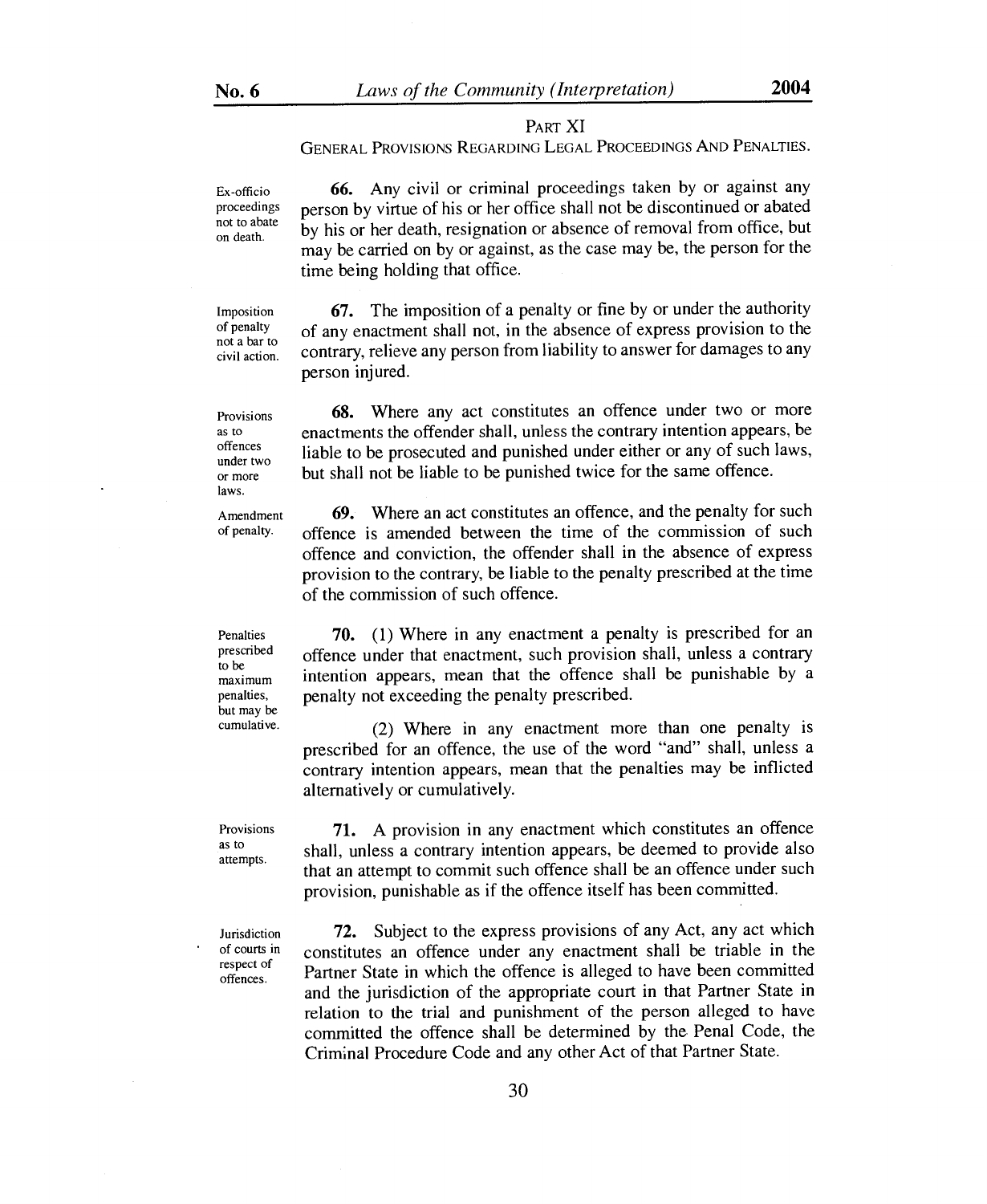73. (1) Where by or under any enactment any animal or any thing Disposal of  $C_1$ is adjudged by any court or other authority to be forfeited, it shall, unless the contrary is otherwise provided or unless it is expressed by law to be forfeited to any person, be forfeited to the Government of the Partner State in which the order for forfeiture was made, and the net proceeds out of it, if it is ordered by a competent authority to be sold, shall be paid into and shall form part of the public revenue of that Partner State unless other provision is made.

(2) Nothing in this section shall affect any provision in any enactment where any portion of any fine or forfeit or of the proceeds of any forfeit is expressed to be recoverable by any person or may be granted by any authority to any person.

74. Subject to the express provisions of any enactment, where any fine or pecuniary penalty is imposed by or under any enactment such fine or penalty shall be payable into and shall form part of the public revenue of the Partner State in which the fine or penalty was imposed.

# PART XII

### MISCELLANEOUS PROVISIONS.

75. The production of a copy of the *Gazette* containing any enactment, Community Notice purporting to be printed by authority of the East African Community, shall be *prima facie* evidence in all courts and for all purposes whatsoever, of the *prima facie* evidence in all courts and for all purposes whatsoever, of the due making and tenor of such enactment or Community Notice.

76. Where any enactment confers a power to issue any licence, permit or authorization, then, unless a contrary intention appears, such licence, permit or authorization may be issued subject to such conditions, not inconsistent with that law, as the authority issuing it deems expedient.

77. (1) Where any person is required to do anything for which a fee is to be paid or a charge made under any enactment, such person may decline to do that thing until the fee is paid or until payment of the charge is made, or, where the precise amount of the payment to be made cannot be ascertained until the thing has been done, until there is paid such an amount as may be estimated to be the correct amount by the person required to do the thing.

(2) Where a thing has been done for which an estimated amount has been paid, such amount shall be adjusted to the correct amount either by means of a further payment or by a refund of the amount over paid.

Fines payable to public revenue of Partner State.

Gazette to be *prima facie*  evidence.

Powers to issue licences, etc subject to conditions.

Act for which payment required need to be performed until payment is made.